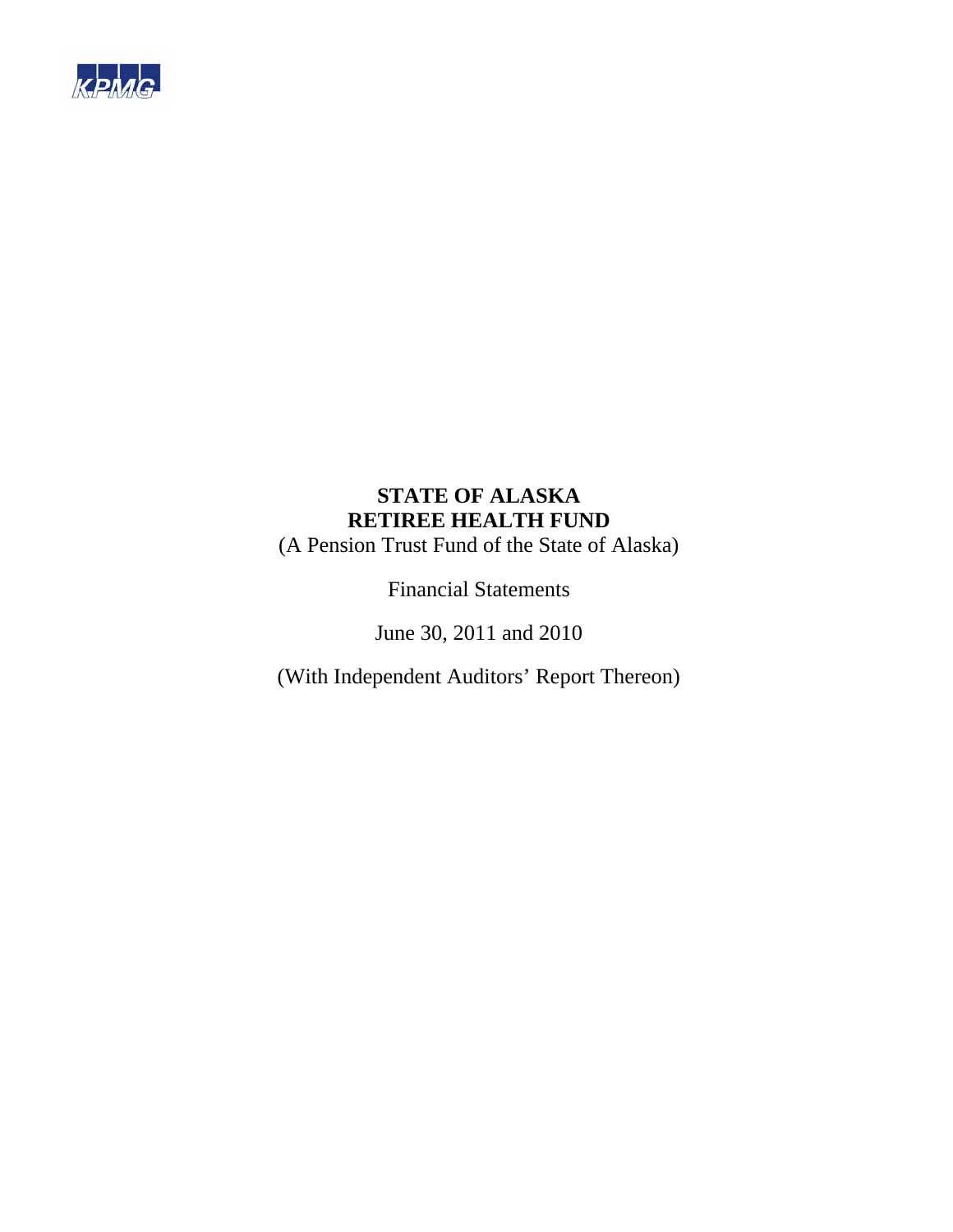### **STATE OF ALASKA RETIREE HEALTH FUND**  (A Pension Trust Fund of the State of Alaska)

#### **Table of Contents**

|                                               | Page(s)   |
|-----------------------------------------------|-----------|
| <b>Independent Auditors' Report</b>           |           |
| Management's Discussion and Analysis          | $2 - 7$   |
| <b>Statements of Fiduciary Net Assets</b>     | 8         |
| Statements of Changes in Fiduciary Net Assets | 9         |
| <b>Notes to Financial Statements</b>          | $10 - 20$ |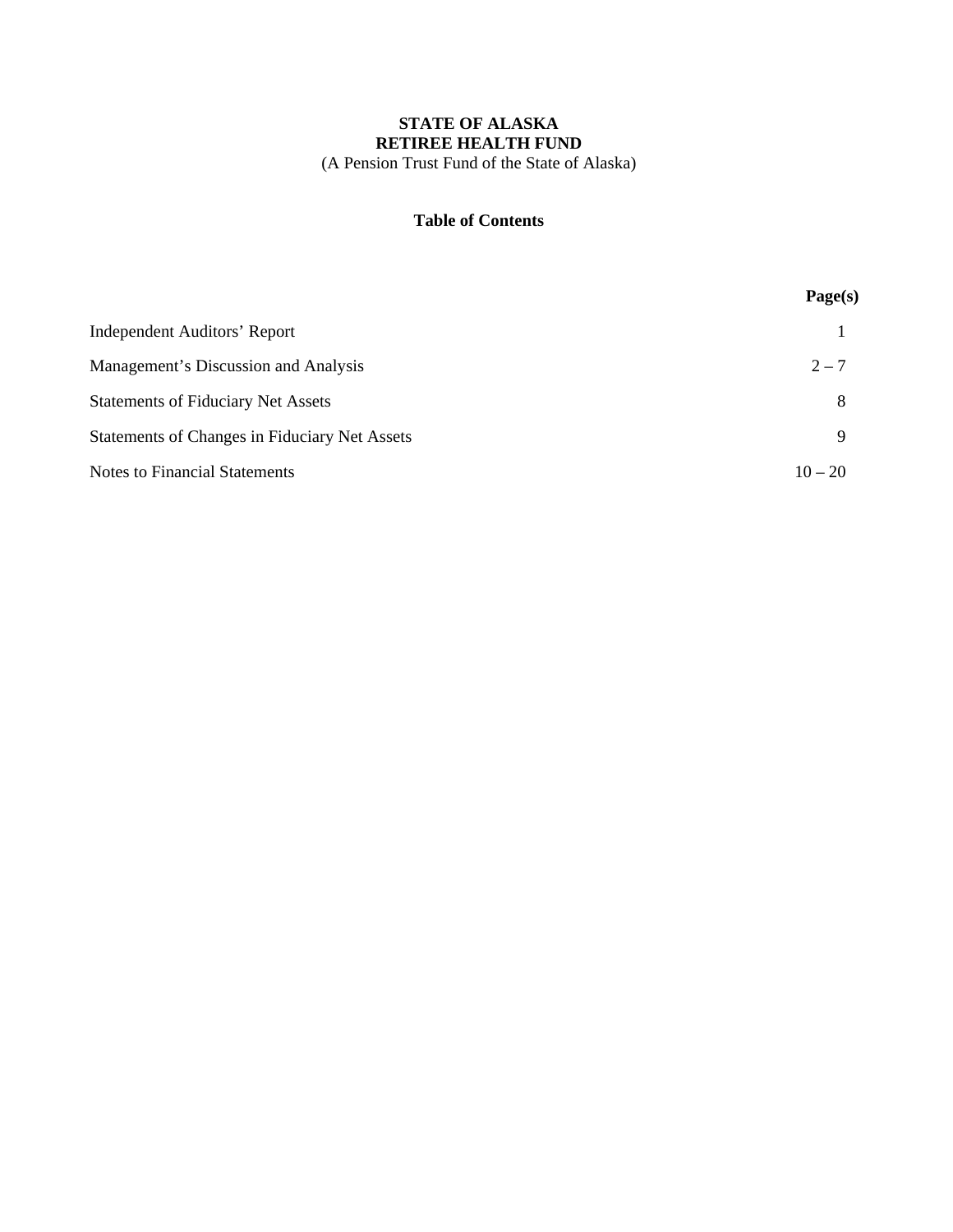

**KPMG LLP**  Suite 600 701 West Eighth Avenue Anchorage, AK 99501

### **Independent Auditors' Report**

Division of Retirement and Benefits and Members of the Alaska Retirement Management Board State of Alaska Retiree Health Fund:

We have audited the accompanying statements of fiduciary net assets of the State of Alaska Retiree Health Fund (the Plan),( a pension trust fund of the State of Alaska), as of June 30, 2011 and 2010, and the related statements of changes in fiduciary net assets for the years then ended. These financial statements are the responsibility of the Plan's management. Our responsibility is to express an opinion on these financial statements based on our audits.

We conducted our audits in accordance with auditing standards generally accepted in the United States of America. Those standards require that we plan and perform the audit to obtain reasonable assurance about whether the financial statements are free of material misstatement. An audit includes consideration of internal control over financial reporting as a basis for designing audit procedures that are appropriate in the circumstances, but not for the purpose of expressing an opinion on the effectiveness of the internal control over financial reporting. Accordingly, we express no such opinion. An audit also includes examining, on a test basis, evidence supporting the amounts and disclosures in the financial statements, assessing the accounting principles used and significant estimates made by management, as well as evaluating the overall financial statement presentation. We believe that our audits provide a reasonable basis for our opinion.

In our opinion, the financial statements referred to above present fairly, in all material respects, the fiduciary net assets of the State of Alaska Retiree Health Fund as of June 30, 2011 and 2010, and the changes in its fiduciary net assets for the years then ended, in conformity with accounting principles generally accepted in the United States of America.

Management's discussion and analysis is not a required part of the financial statements, but is supplementary information required by the Governmental Accounting Standards Board (GASB). We have applied certain limited procedures, which consisted principally of inquiries of management regarding the methods of measurement and presentation of the required supplementary information. However, we did not audit this information and express no opinion on it.

KPMG LLP

October 20, 2011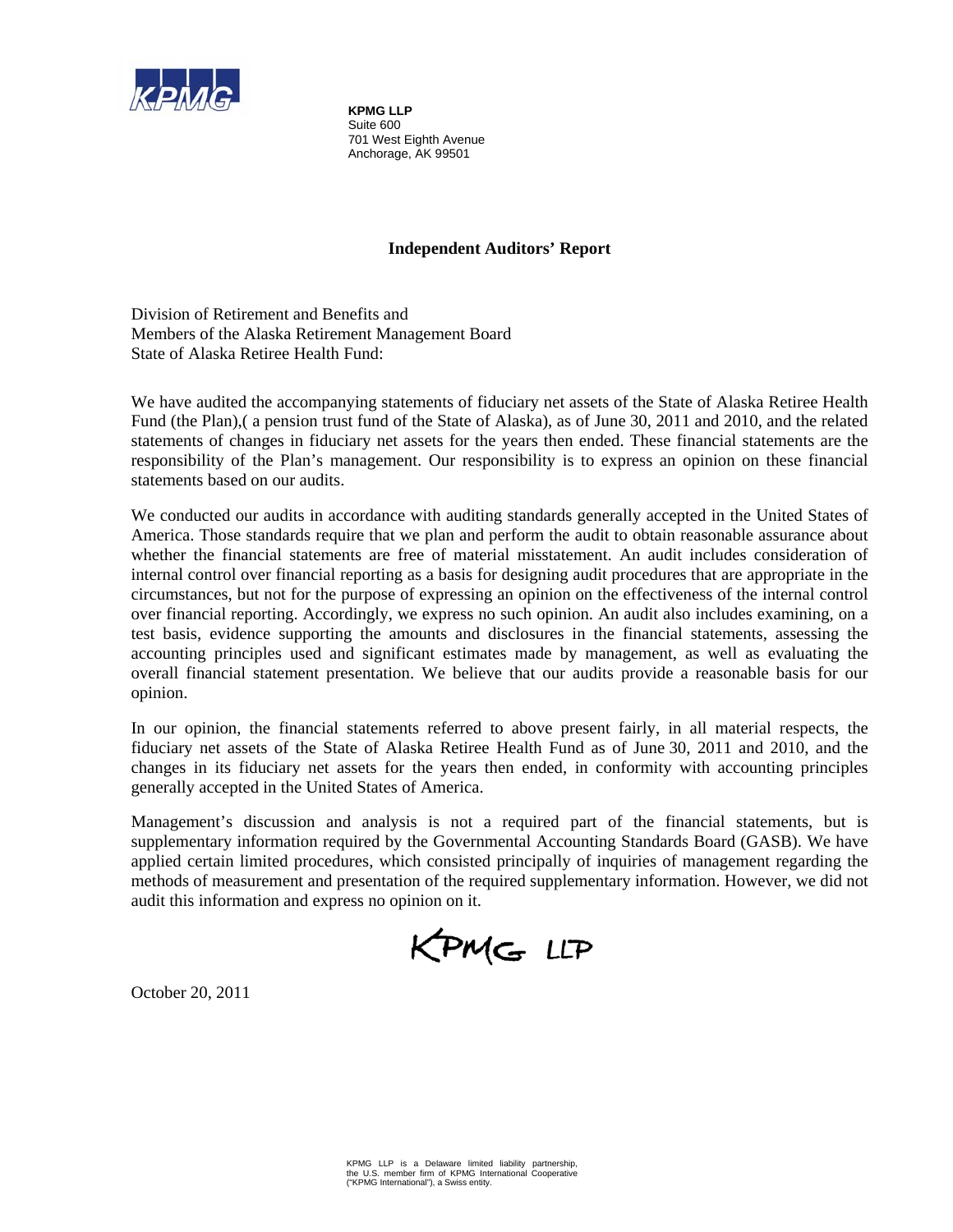(A Pension Trust Fund of the State of Alaska)

Management's Discussion and Analysis

June 30, 2011 and 2010

This section presents management's discussion and analysis (MD&A) of the Retiree Health Fund's (Plan) financial condition and performance for the years ended June 30, 2011 and 2010. This section is presented as a narrative overview and analysis. Please read the MD&A in conjunction with the financial statements and notes to the financial statements to better understand the financial condition and performance of the Plan during the fiscal years ended June 30, 2011 and 2010. Information for fiscal year 2009 is presented for comparative purposes.

#### **Financial Highlights**

The Plan financial highlights as of June 30, 2011 were as follows:

- The Plan's net assets held in trust for postemployment healthcare benefits increased by \$56.0 million during fiscal year 2011.
- The Plan's health premiums increased by \$4.2 million during fiscal year 2011.
- The Plan's net investment income increased \$22.4 million to \$42.4 million during fiscal year 2011.
- The Plan's benefit expenses totaled \$37.1 million during fiscal year 2011.

#### **Overview of the Financial Statements**

This discussion and analysis is intended to serve as an introduction to the Plan's financial statements. The Plan's financial statements are comprised of three components: (1) statement of fiduciary net assets, (2) statement of changes in fiduciary net assets, and (3) notes to financial statements.

*Statement of Fiduciary Net Assets* – This statement presents information regarding the Plan's assets, liabilities, and resulting net assets held in trust for postemployment healthcare benefits. This statement reflects the Plan's investments at fair market value, along with cash and short-term investments, receivables, and other assets less liabilities at June 30, 2011 and 2010.

*Statement of Changes in Fiduciary Net Assets* – This statement presents how the Plan's net assets held in trust for postemployment healthcare benefits changed during the fiscal years ended June 30, 2011 and 2010. This statement presents health premiums earned and net investment income (loss) during the period. Deductions for postemployment healthcare benefits and operating deductions are also presented.

The above statements represent resources available for investment and payment of benefits as of the fiscal year-end and the sources and uses of those funds during fiscal year 2011 and 2010.

*Notes to Financial Statements* – The notes to financial statements are an integral part of the financial statements and provide additional detailed information and schedules that are essential to a full understanding of the Plan's financial statements.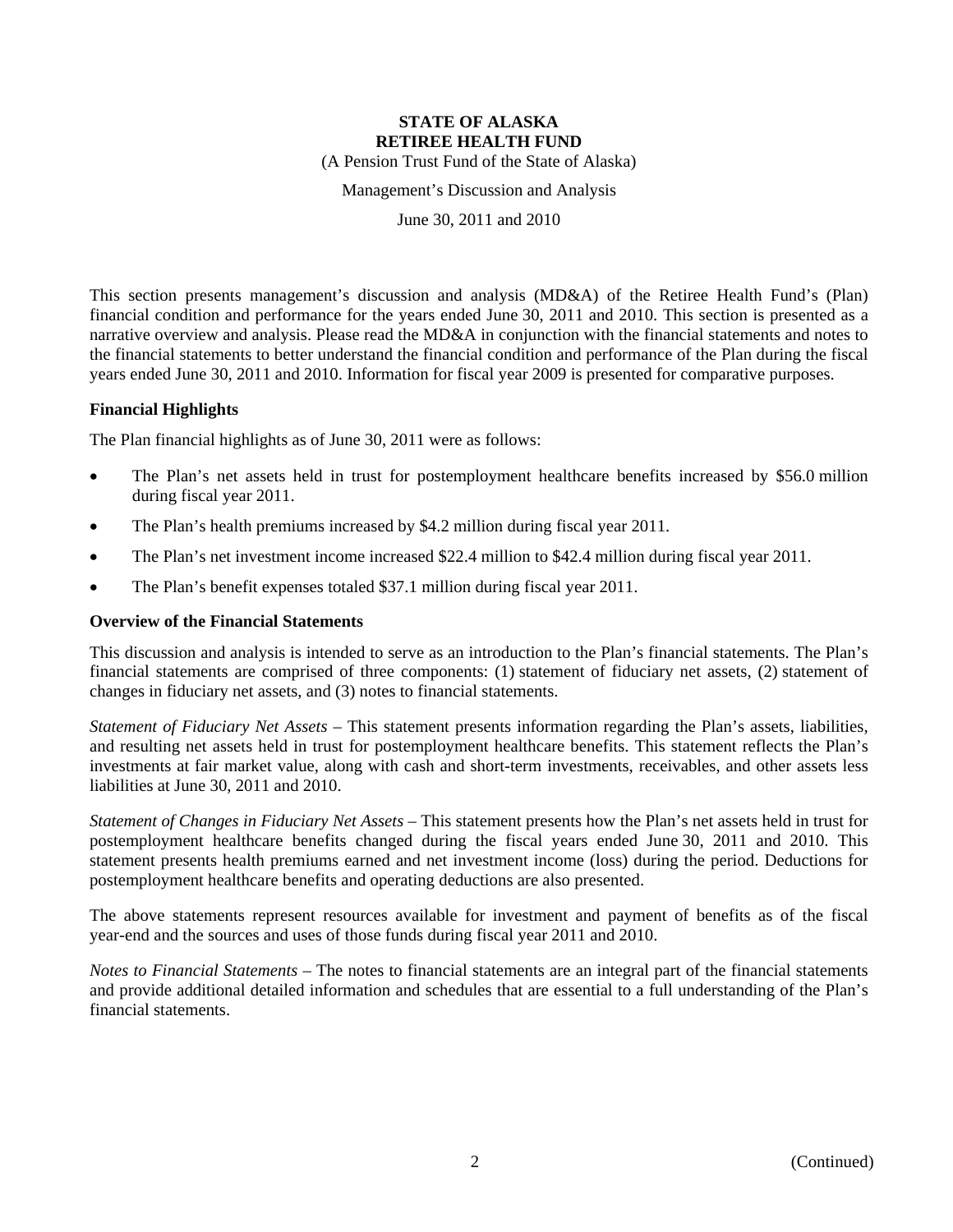(A Pension Trust Fund of the State of Alaska)

Management's Discussion and Analysis

June 30, 2011 and 2010

### **Condensed Financial Information**

| <b>Fiduciary Net Assets</b> |                     |              |               |              |              |             |  |  |  |  |
|-----------------------------|---------------------|--------------|---------------|--------------|--------------|-------------|--|--|--|--|
|                             | Increase (decrease) |              |               |              |              |             |  |  |  |  |
| <b>Description</b>          |                     | 2011         | 2010          | Amount       | Percentage   | 2009        |  |  |  |  |
| Assets:                     |                     |              |               |              |              |             |  |  |  |  |
| Cash and receivables        | \$                  | 59,527,980   | 36, 325, 225  | 23, 202, 755 | 63.9%<br>\$. | 37,957,666  |  |  |  |  |
| Investments, at fair value  |                     | 214,860,984  | 186,494,644   | 28,366,340   | 15.2         | 154,418,451 |  |  |  |  |
| Other                       |                     | 351,455      | 351,455       |              |              | 351,455     |  |  |  |  |
| Total assets                |                     | 274,740,419  | 223, 171, 324 | 51,569,095   | 23.1         | 192,727,572 |  |  |  |  |
| Liabilities:                |                     |              |               |              |              |             |  |  |  |  |
| Claims payable              |                     | 22,687,000   | 20.434,000    | 2,253,000    | 11.0         | 19,700,286  |  |  |  |  |
| Accrued expenses            |                     | 118,967      | 151,363       | (32, 396)    | (21.4)       | 141,883     |  |  |  |  |
| Due to other funds          |                     | 349,238      | 7,020,941     | (6,671,703)  | (95.0)       | 7,313,300   |  |  |  |  |
| <b>Total liabilities</b>    |                     | 23, 155, 205 | 27,606,304    | (4,451,099)  | (16.1)       | 27,155,469  |  |  |  |  |
| Total net assets            |                     | 251.585.214  | 195,565,020   | 56.020.194   | 28.6%<br>\$. | 165,572,103 |  |  |  |  |

| <b>Changes in Fiduciary Net Assets</b> |                   |             |            |              |                |  |  |  |
|----------------------------------------|-------------------|-------------|------------|--------------|----------------|--|--|--|
| Increase (decrease)                    |                   |             |            |              |                |  |  |  |
| <b>Description</b>                     | 2011              | 2010        | Amount     | Percentage   | 2009           |  |  |  |
| Net assets, beginning of year          | 195,565,020<br>\$ | 165,572,103 | 29,992,917 | 18.1%<br>S   | 177,625,297    |  |  |  |
| Additions (reductions):                |                   |             |            |              |                |  |  |  |
| Healthcare premiums                    | 54,148,964        | 49,981,997  | 4,166,967  | 8.3          | 47,108,376     |  |  |  |
| Medicare retiree drug subsidy          | 97,449            | 58,586      | 38,863     | 66.3         | 2,720,681      |  |  |  |
| Other income                           | 1,172             | 27,790      | (26,618)   | (95.8)       | 1,599,489      |  |  |  |
| Net investment income (loss)           | 42,360,329        | 19,925,906  | 22,434,423 | (112.6)      | (23, 283, 038) |  |  |  |
| Total additions                        | 96,607,914        | 69,994,279  | 26,613,635 | 38.0         | 28,145,508     |  |  |  |
| Deductions:                            |                   |             |            |              |                |  |  |  |
| <b>Benefits</b>                        | 39, 307, 350      | 38,686,919  | 620,431    | 1.6          | 38,473,565     |  |  |  |
| Administrative                         | 1,280,370         | 1,314,443   | (34,073)   | (2.6)        | 1,725,137      |  |  |  |
| Total deductions                       | 40,587,720        | 40,001,362  | 586,358    | 1.5          | 40,198,702     |  |  |  |
| Increase (decrease) in                 |                   |             |            |              |                |  |  |  |
| net assets                             | 56,020,194        | 29,992,917  | 26,027,277 | 86.8         | (12,053,194)   |  |  |  |
| Net assets, end of year                | 251,585,214<br>\$ | 195,565,020 | 56,020,194 | 28.6%<br>\$. | 165,572,103    |  |  |  |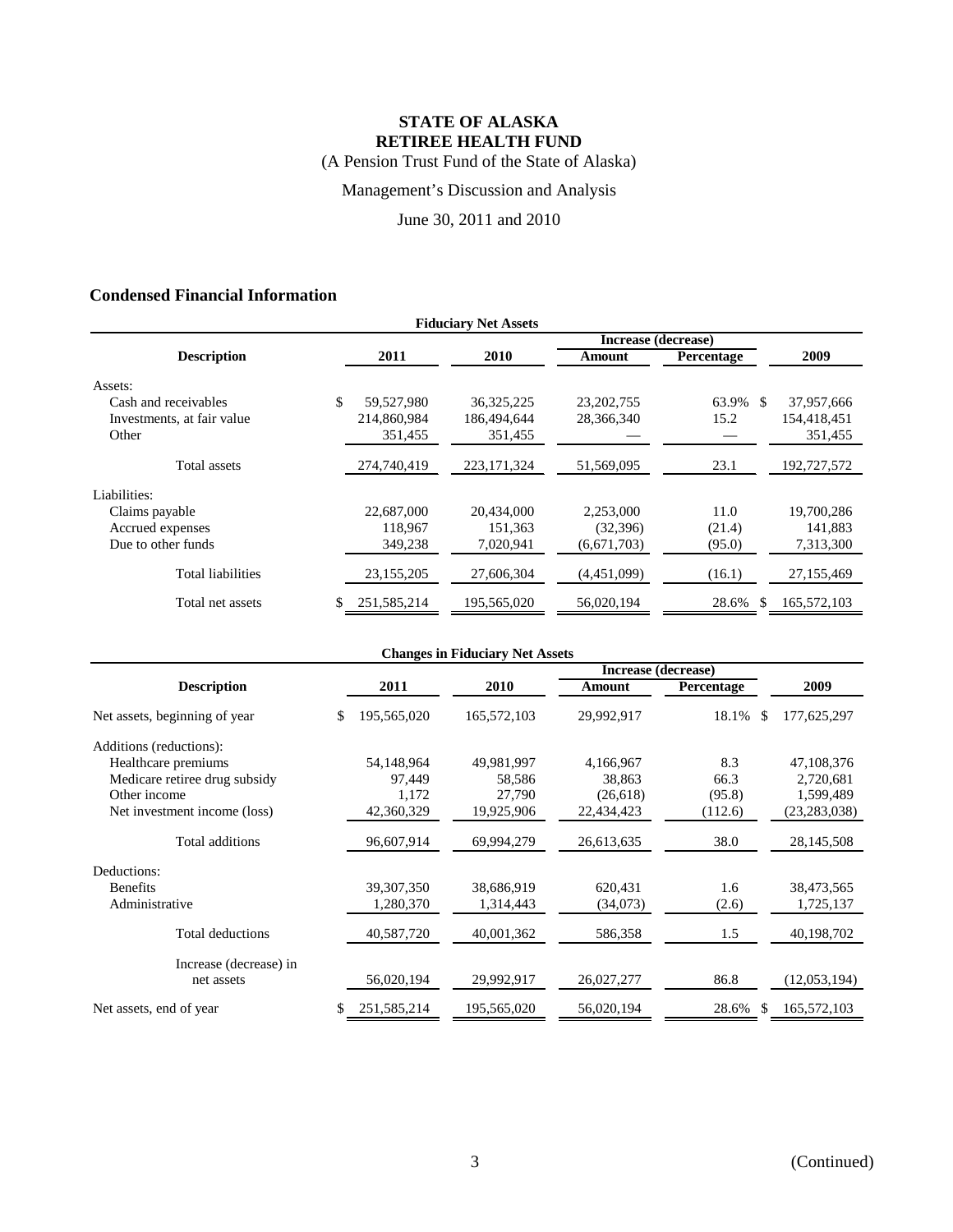(A Pension Trust Fund of the State of Alaska)

Management's Discussion and Analysis

June 30, 2011 and 2010

#### **Financial Analysis of the Plan**

The statements of fiduciary net assets as of June 30, 2011 and 2010 show net assets held in trust for postemployment healthcare benefits of \$251,585,214 and \$195,565,020, respectively. The entire amount is available to cover the Plan's obligations to pay postemployment healthcare benefits for its members and their beneficiaries.

These amounts also represent an increase in total net assets held in trust for postemployment healthcare benefits of \$56,020,194 or 28.6% and an increase of \$29,992,917 or 18.1% over fiscal years 2010 and 2009, respectively. Beginning on July 1, 2007, the Alaska Retiree Healthcare Trust (ARHCT) replaced the major medical fund of the Plan for retired members and beneficiaries covered under Public Employees' Retirement System (PERS), Teachers' Retirement System (TRS), and Judicial Retirement System (JRS). Previously, these Systems had paid a monthly health insurance premium to the Plan. With the creation of the ARHCT, participating PERS, TRS, and JRS employer contributions were deposited directly to the ARHCT replacing the monthly health insurance premiums. Healthcare coverage is still accounted for some retired members, dependents, and beneficiaries in the major medical fund via monthly health insurance premiums. Over the long term, healthcare premiums collected for the Dental, Visual, and Audio (DVA) and Long-Term Care (LTC) funds are expected to cover all claims costs. With continued increases in healthcare costs, the Plan must continue to accumulate assets to meet current and future claims costs.

The investment of Plan assets is a long-term undertaking. On an annual basis, the Commissioner of Revenue reviews the asset allocation policies related to Plan assets and adopts an asset allocation strategy to ensure the asset mix will remain at an optimal risk/return level given the Plan's constraints and objectives.

During fiscal years 2011 and 2010, the asset allocation for the major medical fund was 100% Short-term Fixed Income Fund and the asset allocation for the DVA fund was 100% General Fund and Other Non-segregated Investments (GeFONSI). The asset allocation for the Long-Term Care fund was as follows:

|                                    | 2011                  |               |  |
|------------------------------------|-----------------------|---------------|--|
|                                    | <b>Long-Term Care</b> |               |  |
|                                    | <b>Allocation</b>     | Range         |  |
| Short-term fixed income pool       | 11\%                  | $8\% - 14\%$  |  |
| Broad market fixed income pool     | 35                    | $30\% - 40\%$ |  |
| Intermediate fixed income pool     | 27                    | $22\% - 32\%$ |  |
| International equity               | 9                     | $4\% - 14\%$  |  |
| Nonretirement domestic equity pool | 18                    | $8\% - 28\%$  |  |
| Total                              | 100%                  |               |  |

**2011**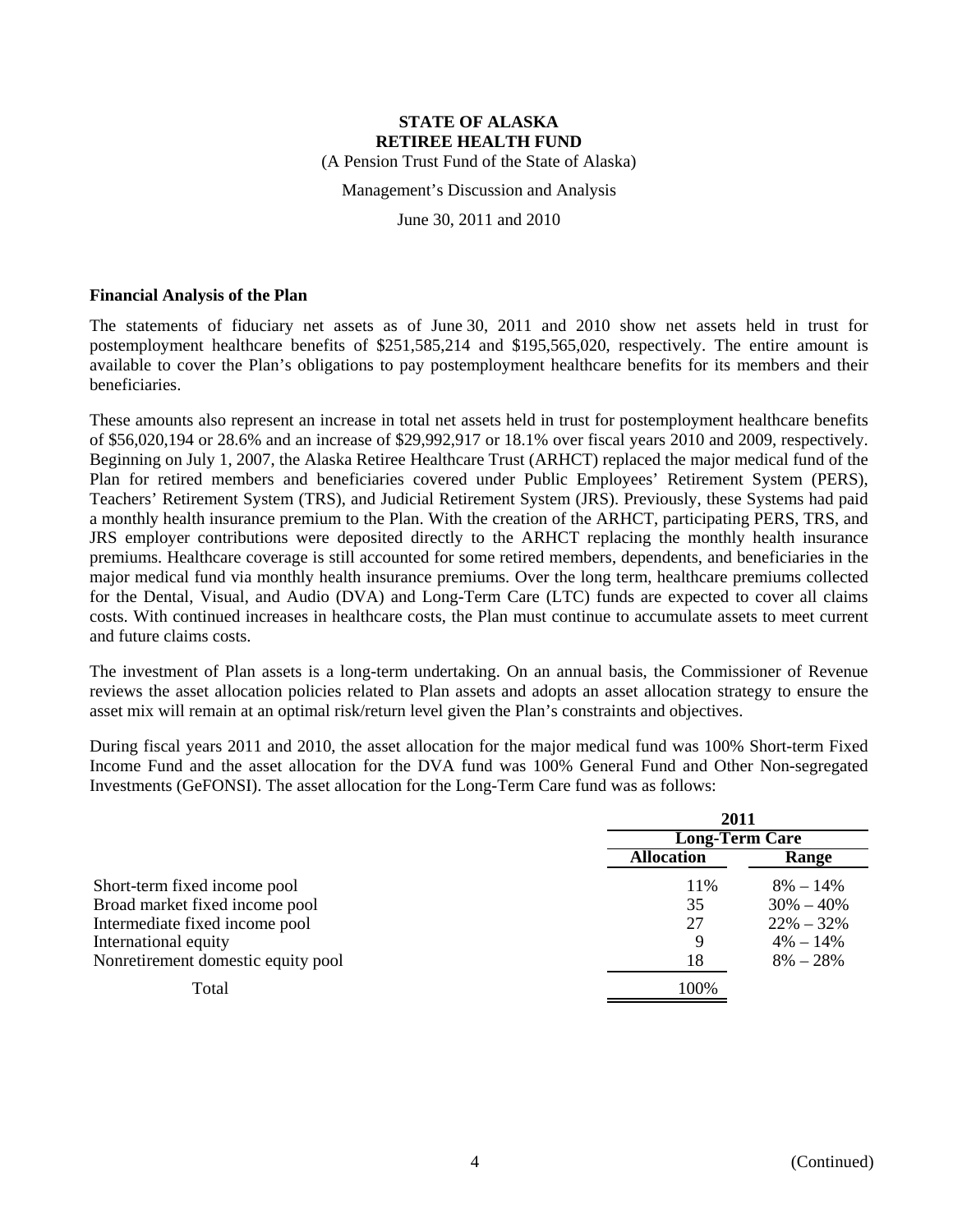(A Pension Trust Fund of the State of Alaska)

### Management's Discussion and Analysis

June 30, 2011 and 2010

|                                             | 2010                  |               |  |
|---------------------------------------------|-----------------------|---------------|--|
|                                             | <b>Long-Term Care</b> |               |  |
|                                             | <b>Allocation</b>     | Range         |  |
| Short-term fixed income pool                | $1\%$                 | $0\% - 2\%$   |  |
| Conservative broad market fixed income pool | 23                    | $16\% - 30\%$ |  |
| Conservative bond market pool               | 3                     | $1\% - 5\%$   |  |
| International equity                        | 23                    | $19\% - 27\%$ |  |
| Nonretirement domestic equity pool          | 50                    | $40\% - 60\%$ |  |
| Total                                       | 100%                  |               |  |

#### **Premium Calculations**

The overall objective of the Plan is to have sufficient funds to meet claim costs. The premiums are recommended each year by the Division of Retirement and Benefits' (Division) benefit consultant with the governing body's concurrence and the Administrator's approval. Premiums are based on a calendar year. The benefit consultant reviews the historical claims experience and administrative costs and uses that data to estimate trends to develop recommended premiums for the next calendar year.

#### **Healthcare Premiums and Investment Income**

The additions required to fund postemployment healthcare benefits are accumulated through a combination of health premiums, prescription drug rebates, and net investment income.

|                                    | <b>Additions (reductions)</b> |            |            |                     |            |  |                |
|------------------------------------|-------------------------------|------------|------------|---------------------|------------|--|----------------|
|                                    |                               |            |            | Increase (decrease) |            |  |                |
|                                    |                               | 2011       | 2010       | Amount              | Percentage |  | 2009           |
| Employer health insurance premiums | S                             | 1,479,396  | 1,410,804  | 68.592              | 4.9%       |  | 1,287,169      |
| Member health insurance premiums   |                               | 52,669,568 | 48,571,193 | 4,098,375           | 8.4        |  | 45,821,207     |
| Medicare retiree drug subsidy      |                               | 97.449     | 58,586     | 38,863              | 66.3       |  | 2,720,681      |
| Other                              |                               | 1.172      | 27.790     | (26, 618)           | (95.8)     |  | 1,599,489      |
| Net investment income (loss)       |                               | 42,360,329 | 19,925,906 | 22,434,423          | 112.6      |  | (23, 283, 038) |
| Total                              |                               | 96,607,914 | 69.994.279 | 26,613,635          | 38.0%      |  | 28, 145, 508   |

System paid medical premiums were \$1,075 per month per eligible retiree for calendar year 2011 and were \$1,068 per month per eligible retiree for calendar year 2010 and \$937 per month per eligible retiree for calendar year 2009.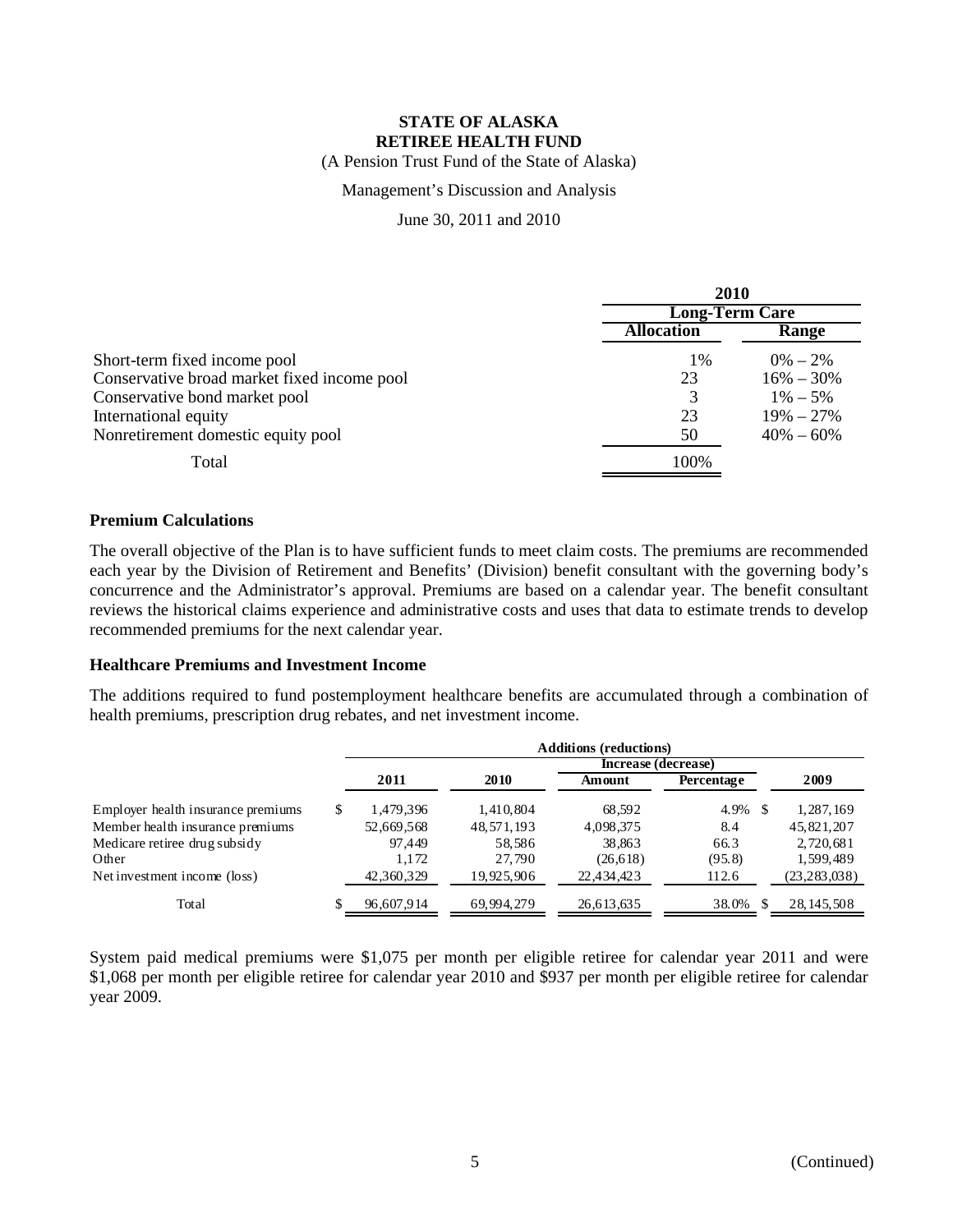(A Pension Trust Fund of the State of Alaska)

Management's Discussion and Analysis

June 30, 2011 and 2010

Other income primarily comprises reimbursements for retiree prescription medication. The Plan was approved for participation in the Medicare Part D retiree drug subsidy (RDS) program starting in calendar year 2006. One of the provisions of Medicare Part D provides sponsors of pension healthcare plans the opportunity to receive a payment, the retiree drug subsidy (RDS), if the sponsor's plan provides a prescription drug benefit that is actuarially equivalent to the Medicare Part D benefit. The RDS is equal to 28% of the amount of eligible prescription drug benefit costs of retirees who are eligible for, but not enrolled in, Medicare Part D, by virtue of continuing to be covered by the sponsor's plan.

The System's net investment income in FY 2011 increased by \$22,434,423 or 112.6% from amounts recorded in fiscal year 2010 and net investment income in FY 2010 increased by \$43,208,944 or 185.6% from amounts recorded in fiscal year 2009. During FY 2011 and FY 2010, the System experienced positive return on investments.

For fiscal years 2011 and 2010, the Retiree Health Fund Medical Plan investments generated 0.48% and 1.17%, respectively, rate of return. The Retiree Health Fund Medical Plan annualized rate of return was 0.95% over the last three years and 2.83% over the last five years. For fiscal years 2011 and 2010, the Retiree Health Fund LTC Plan investments generated 21.77% and 12.48%, respectively, rate of return. The Retiree Health Fund LTC Plan annualized rate of return was 5.27% over the last three years and 4.91% over the last five years. The Retiree Health Fund DVA Plan is invested in the GeFONSI. The GeFONSI is an investment pool managed by the State of Alaska Treasury Division in the Department of Revenue. For fiscal years 2011 and 2010, the GeFONSI investments generated 1.72% and 3.38%, respectively, rate of return. The GeFONSI annualized rate or return was 3.11% over the last three years and 4.15% over the last five years.

#### **Benefits and Deductions**

The primary deduction of the Plan is the payment of postemployment healthcare benefits. These benefit costs and the cost of administering the Plan comprise the costs of operation.

|                     | <b>Deductions</b> |            |                     |            |            |  |  |  |
|---------------------|-------------------|------------|---------------------|------------|------------|--|--|--|
|                     |                   |            | Increase (decrease) |            |            |  |  |  |
|                     | 2011              | 2010       | Amount              | Percentage | 2009       |  |  |  |
| Healthcare benefits | 39, 307, 350      | 38,686,919 | 620.431             | $1.6\%$ \$ | 38,473,565 |  |  |  |
| Administrative      | 1,280,370         | 1,314,443  | (34,073)            | (2.6)      | 1,725,137  |  |  |  |
| Total               | 40,587,720        | 40,001,362 | 586,358             | $1.5\%$ \$ | 40,198,702 |  |  |  |

Benefit expense increased by \$620,431 and \$213,354 or 1.6% and 0.6% from fiscal years 2010 and 2009, respectively. The increase in fiscal year 2011 was due to increasing healthcare costs and an increase in covered members. The Plan's benefit consultants identify and develop premiums necessary to cover the increased claims costs.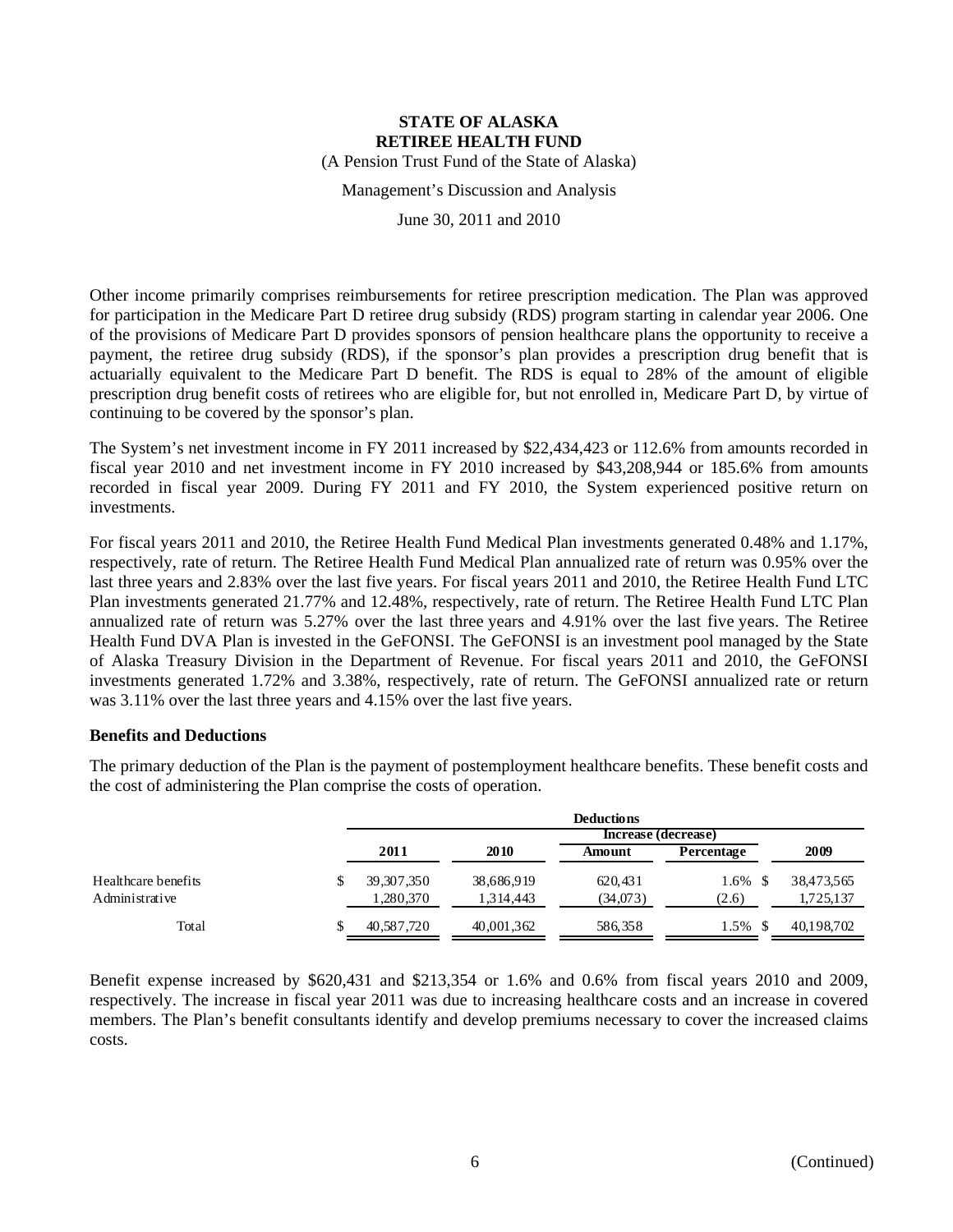(A Pension Trust Fund of the State of Alaska)

Management's Discussion and Analysis

June 30, 2011 and 2010

#### **Funding**

Postemployment healthcare benefits are funded by premiums received from the remaining participating retirement systems and plan members as well as from income earned on Plan investments. Healthcare premiums are recommended each year by the Division's consultant with the governing body's concurrence and the Administrator's approval.

#### **Economic Conditions, Market Environment, and Results**

The overall objective of the Plan is to have sufficient funds to meet current and future claim costs. The premiums for the major medical and DVA plans are calculated each year based on the anticipated claims and administrative costs for the following year. The benefit consultant reviews the historical claims experience and administrative costs and uses that data to estimate trends to develop premiums. The amount of reserves is considered when setting the premiums. The premiums for the LTC plan have been developed to provide future benefits for the retirees, much like an annuity. The LTC plan will accumulate large reserves to pay future benefits.

#### **Requests for Information**

This financial report is designed to provide a general overview of the Plan's financial condition for all those with interest in the Plan's finances. Questions concerning any of the information provided in this report or requests for additional financial information should be addressed to:

State of Alaska Retiree Health Fund Division of Retirement and Benefits, Accounting Section P.O. Box 110203 Juneau, Alaska 99811-0203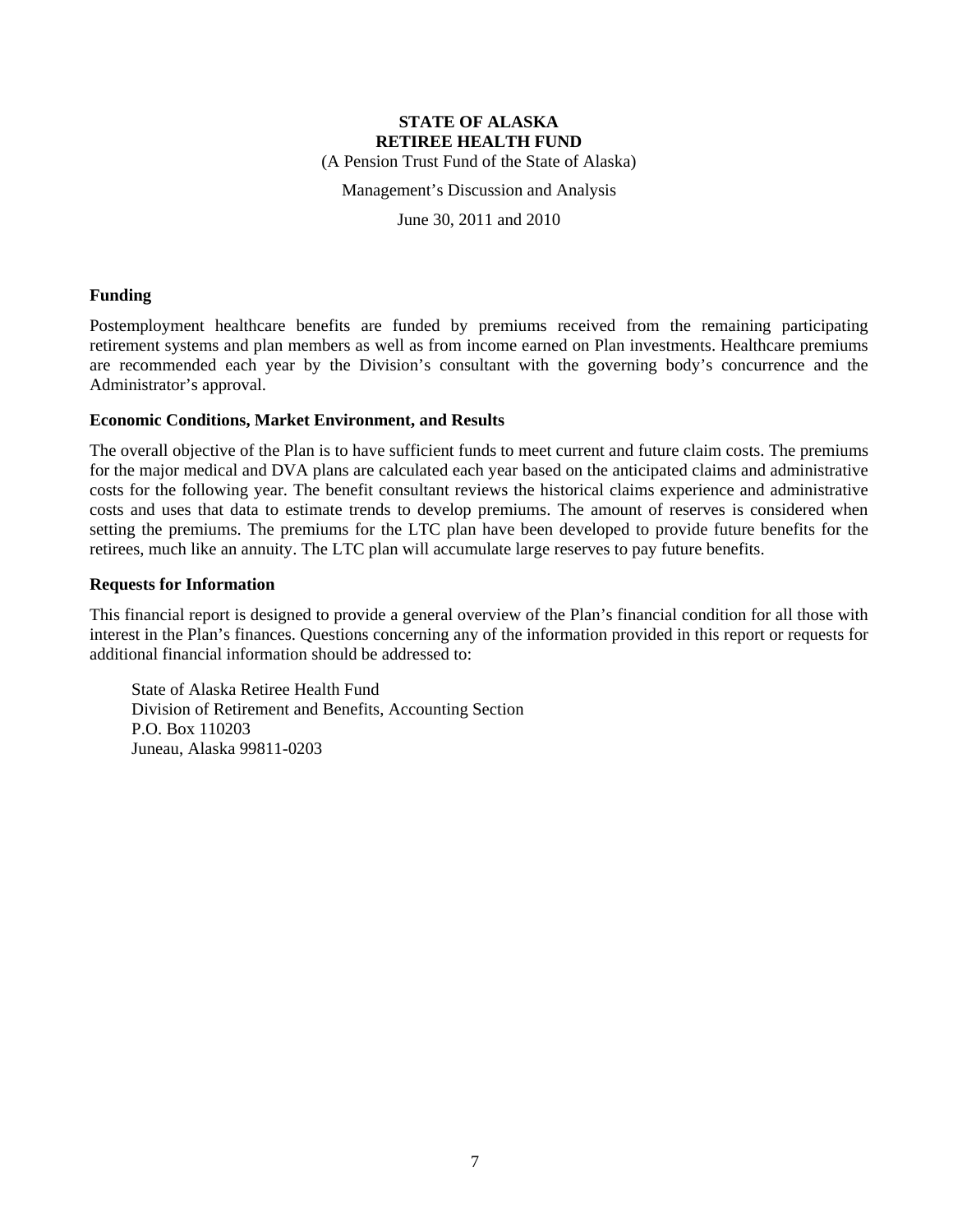(A Pension Trust Fund of the State of Alaska)

Statements of Fiduciary Net Assets

#### June 30, 2011 and 2010

|                                                                                                                                                                                                                                                           |     | 2011                                                                               |                                |                                                           |                                                      | 2010                                                               |                                          |                                                             |                                                                        |
|-----------------------------------------------------------------------------------------------------------------------------------------------------------------------------------------------------------------------------------------------------------|-----|------------------------------------------------------------------------------------|--------------------------------|-----------------------------------------------------------|------------------------------------------------------|--------------------------------------------------------------------|------------------------------------------|-------------------------------------------------------------|------------------------------------------------------------------------|
|                                                                                                                                                                                                                                                           |     | <b>Major</b><br>medical                                                            | Dental, visual<br>and audio    | Long-term<br>care                                         | <b>Total</b>                                         | <b>Major</b><br>medical                                            | Dental, visual<br>and audio              | Long-term<br>care                                           | <b>Total</b>                                                           |
| Assets:<br>Cash and cash equivalents (notes 2 and 3):                                                                                                                                                                                                     |     |                                                                                    |                                |                                                           |                                                      |                                                                    |                                          |                                                             |                                                                        |
| Investment in State of Alaska General Fund<br>and other nonsegregated investments pool<br>Short-term fixed income pool                                                                                                                                    | \$. | 11,617,849                                                                         | 15,894,741                     | 31,747,070                                                | 15,894,741<br>43,364,919                             | 17,612,701                                                         | 15,800,372                               | 2,676,813                                                   | 15,800,372<br>20,289,514                                               |
| Total cash and cash equivalents                                                                                                                                                                                                                           |     | 11,617,849                                                                         | 15,894,741                     | 31,747,070                                                | 59,259,660                                           | 17,612,701                                                         | 15,800,372                               | 2,676,813                                                   | 36,089,886                                                             |
| Investments (notes $2$ , $3$ , and $4$ ):<br>Broad market fixed income pool<br>Intermediate-term fixed income pool<br>Domestic equity pool<br>International equity pool<br>U.S. Treasury fixed income pool                                                |     |                                                                                    |                                | 86,000,717<br>64,728,105<br>41,687,248<br>22,444,914      | 86,000,717<br>64,728,105<br>41,687,248<br>22,444,914 |                                                                    |                                          | 48,885,994<br>90.603.544<br>41,936,840<br>5,068,266         | 48,885,994<br>90.603.544<br>41,936,840<br>5,068,266                    |
| Total investments                                                                                                                                                                                                                                         |     |                                                                                    |                                | 214,860,984                                               | 214,860,984                                          |                                                                    |                                          | 186,494,644                                                 | 186,494,644                                                            |
| Other:<br>Premiums receivable<br>Interest and dividends receivable<br>Other receivables<br>Other assets                                                                                                                                                   |     | 168,804<br>1,211<br>32,346                                                         | 35,094<br>281,717              | 60,832<br>2,379<br>37,392                                 | 264,730<br>3,590<br>351,455                          | 93,524<br>15,561<br>43,682<br>32,346                               | 26,420<br>281,717                        | 54,344<br>1,808<br>37,392                                   | 174,288<br>17.369<br>43,682<br>351,455                                 |
| Total other                                                                                                                                                                                                                                               |     | 202,361                                                                            | 316,811                        | 100,603                                                   | 619,775                                              | 185,113                                                            | 308,137                                  | 93,544                                                      | 586,794                                                                |
| Total assets                                                                                                                                                                                                                                              |     | 11,820,210                                                                         | 16,211,552                     | 246,708,657                                               | 274,740,419                                          | 17,797,814                                                         | 16,108,509                               | 189,265,001                                                 | 223, 171, 324                                                          |
| Liabilities:<br>Claims payable (note 5)<br>Accrued expenses<br>Due to State of Alaska General Fund (note 2)<br>Due to PERS Alaska Retiree Health Care Trust<br>Due to TRS Alaska Retiree Health Care Trust<br>Due to JRS Alaska Retiree Health Care Trust |     | 151,000<br>13.585<br>2,034<br>$\overline{\phantom{0}}$<br>$\overline{\phantom{m}}$ | 3,543,000<br>79.454<br>339,591 | 18,993,000<br>25,928<br>7,613<br>$\overline{\phantom{a}}$ | 22,687,000<br>118,967<br>349,238                     | 163,000<br>18.022<br>1,931,857<br>1,189,512<br>3,496,609<br>13.047 | 2,987,000<br>84.933<br>284,772<br>$\sim$ | 17,284,000<br>48.408<br>105,144<br>$\overline{\phantom{a}}$ | 20,434,000<br>151.363<br>2,321,773<br>1,189,512<br>3,496,609<br>13,047 |
| <b>Total liabilities</b>                                                                                                                                                                                                                                  |     | 166,619                                                                            | 3,962,045                      | 19,026,541                                                | 23,155,205                                           | 6,812,047                                                          | 3,356,705                                | 17,437,552                                                  | 27,606,304                                                             |
| Total net assets held in trust<br>for postemployment<br>healthcare benefits                                                                                                                                                                               | \$  | 11,653,591                                                                         | 12,249,507                     | 227,682,116                                               | 251,585,214                                          | 10,985,767                                                         | 12,751,804                               | 171,827,449                                                 | 195,565,020                                                            |

See accompanying notes to financial statements.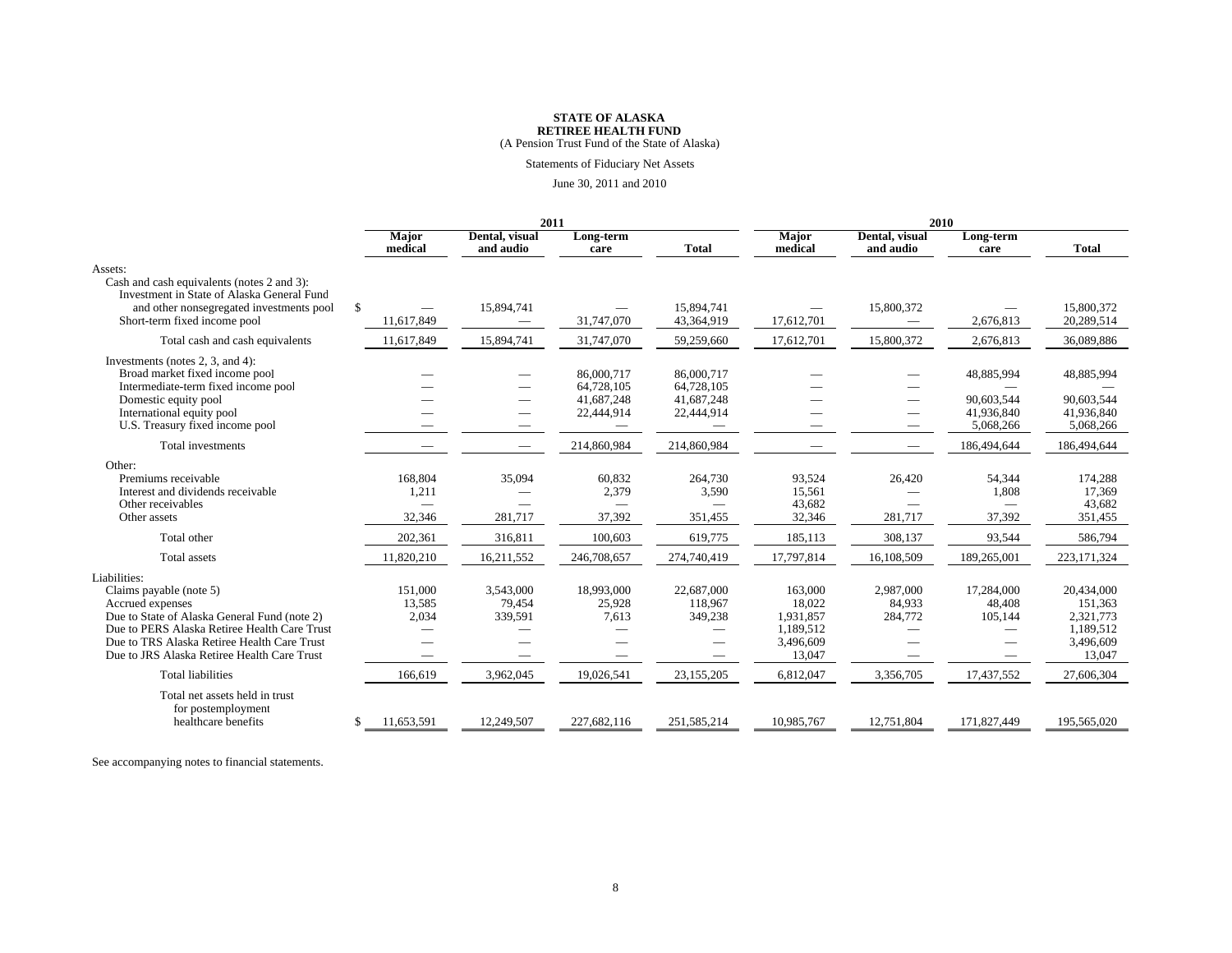(A Pension Trust Fund of the State of Alaska)

Statements of Changes in Fiduciary Net Assets

Years ended June 30, 2011 and 2010

|                                                                                                      | 2011                         |                             |                                      |                                      | 2010                    |                             |                                      |                                      |
|------------------------------------------------------------------------------------------------------|------------------------------|-----------------------------|--------------------------------------|--------------------------------------|-------------------------|-----------------------------|--------------------------------------|--------------------------------------|
|                                                                                                      | <b>Major</b><br>medical      | Dental, visual<br>and audio | Long-term<br>care                    | <b>Total</b>                         | <b>Major</b><br>medical | Dental, visual<br>and audio | Long-term<br>care                    | <b>Total</b>                         |
| Additions:<br>Contributions:                                                                         |                              |                             |                                      |                                      |                         |                             |                                      |                                      |
| Employer health insurance premiums<br>Member health insurance premiums                               | \$<br>1,479,396<br>1,206,295 | 30,672,814                  | 20,790,459                           | 1,479,396<br>52,669,568              | 1,410,804<br>1,088,256  | 28,044,890                  | 19,438,047                           | 1.410.804<br>48,571,193              |
| Total contributions                                                                                  | 2,685,691                    | 30,672,814                  | 20,790,459                           | 54,148,964                           | 2,499,060               | 28,044,890                  | 19,438,047                           | 49,981,997                           |
| Medicare retiree drug subsidy (note 6)                                                               | 97,449                       |                             |                                      | 97,449                               | 58,586                  |                             |                                      | 58,586                               |
| Investment income:<br>Net appreciation<br>in fair value<br>Interest<br>Dividends                     | 78,570                       | 249,010                     | 37,150,407<br>2,614,668<br>2,344,163 | 37,150,407<br>2,942,248<br>2,344,163 | 237,131                 | 542,910                     | 15,222,695<br>1,050,439<br>2,930,345 | 15,222,695<br>1,830,480<br>2,930,345 |
| Total investment income                                                                              | 78,570                       | 249,010                     | 42,109,238                           | 42,436,818                           | 237,131                 | 542,910                     | 19,203,479                           | 19,983,520                           |
| Less investment expense                                                                              | 4,936                        |                             | 71,553                               | 76,489                               | 1,789                   |                             | 55,825                               | 57,614                               |
| Net investment income                                                                                | 73,634                       | 249,010                     | 42,037,685                           | 42,360,329                           | 235,342                 | 542,910                     | 19,147,654                           | 19,925,906                           |
| Other income                                                                                         | 43                           | 960                         | 169                                  | 1,172                                | 27,050                  | 653                         | 87                                   | 27,790                               |
| Total additions                                                                                      | 2,856,817                    | 30,922,784                  | 62,828,313                           | 96,607,914                           | 2,820,038               | 28,588,453                  | 38,585,788                           | 69,994,279                           |
| Deductions:<br><b>Benefits</b><br>Administrative                                                     | 2,042,481<br>146,512         | 30,498,683<br>926,398       | 6,766,186<br>207,460                 | 39,307,350<br>1,280,370              | 4,916,384<br>170,502    | 26,740,565<br>908,997       | 7,029,970<br>234,944                 | 38,686,919<br>1,314,443              |
| Total deductions                                                                                     | 2,188,993                    | 31,425,081                  | 6,973,646                            | 40,587,720                           | 5,086,886               | 27,649,562                  | 7,264,914                            | 40,001,362                           |
| Net change in fiduciary net assets                                                                   | 667,824                      | (502, 297)                  | 55,854,667                           | 56,020,194                           | (2,266,848)             | 938,891                     | 31,320,874                           | 29,992,917                           |
| Net assets held in trust for postemployment<br>healthcare benefits:<br>Net assets, beginning of year | 10,985,767                   | 12,751,804                  | 171,827,449                          | 195,565,020                          | 13,252,615              | 11,812,913                  | 140,506,575                          | 165,572,103                          |
| Net assets, end of year                                                                              | 11,653,591                   | 12,249,507                  | 227,682,116                          | 251,585,214                          | 10,985,767              | 12,751,804                  | 171,827,449                          | 195,565,020                          |

See accompanying notes to financial statements.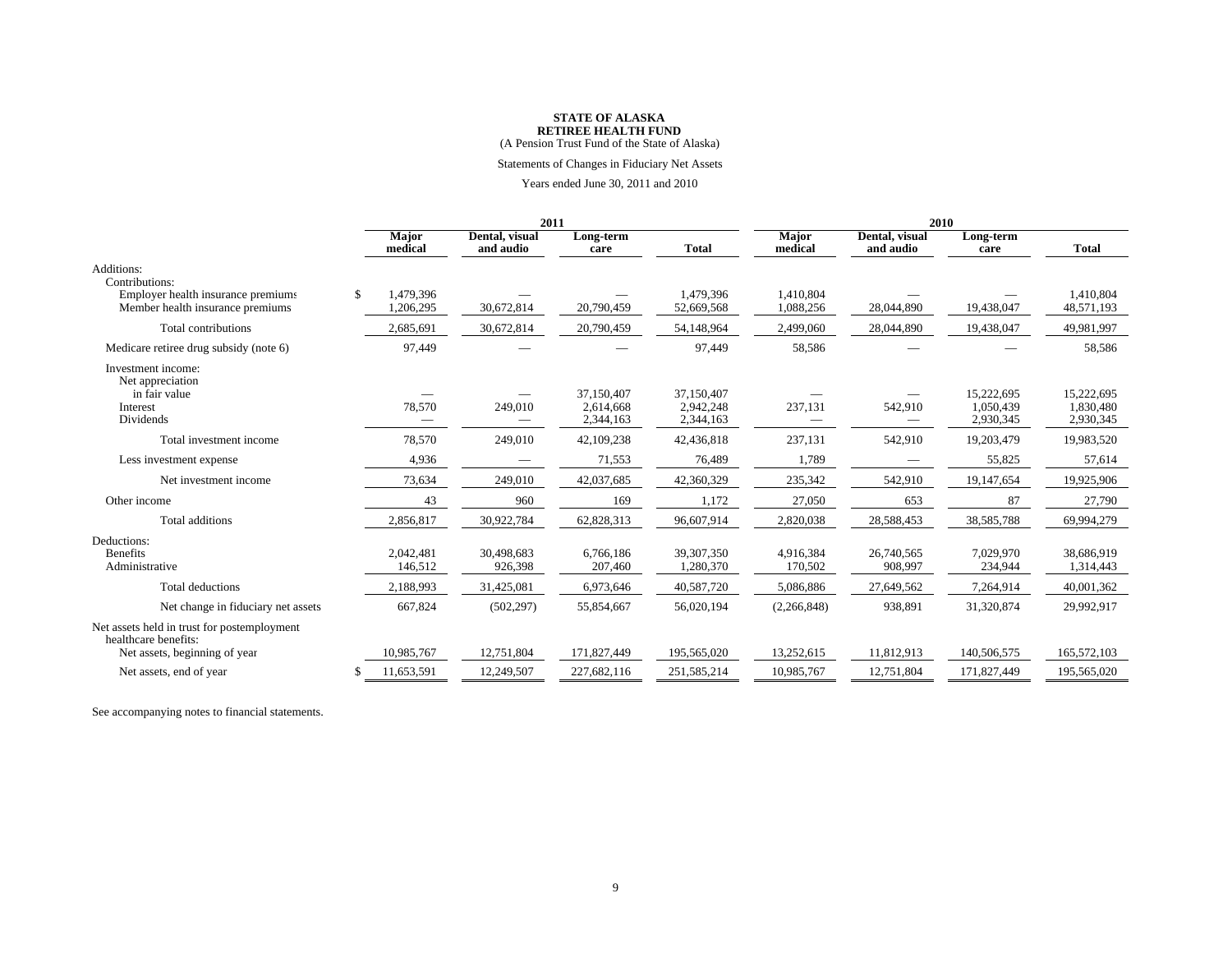(A Pension Trust Fund of the State of Alaska)

Notes to Financial Statements

June 30, 2011 and 2010

#### **(1) Description**

The following brief description of the State of Alaska Retiree Health Fund (the Plan), a pension trust fund of the State of Alaska (the State), is provided for general information purposes only. Participants should refer to the Retiree Group Insurance Information Booklet for more complete information.

#### *General*

The Plan was established to provide self-insured healthcare benefits to retirees of the Public Employees' Retirement System, Teachers' Retirement System, Judicial Retirement System, and Elected Public Officers Retirement System (collectively referred to as the Retirement Systems) beginning July 1, 1997. The Plan is a pension trust fund of the State financial reporting entity and is included as such in the State's comprehensive annual financial report. As of June 30, 2011 and 2010, there were approximately 35,300 and 34,000 retirees, respectively, excluding dependents, covered by the Plan.

Prior to July 1, 1997, healthcare benefits for retirees were fully insured through the payment of premiums to an insurance company.

#### *Benefits*

The Plan offers major medical, voluntary dental, visual, and audio (DVA) and voluntary long-term care (LTC) benefits to eligible benefit recipients of the Retirement Systems and their dependents.

### *Medical*

The Plan provides medical benefits to qualified benefit recipients of the Retirement Systems. The State pays the medical premiums for benefit recipients of the Elected Public Officers Retirement System, for benefit recipients of the Marine Engineers Beneficial Association who retired from the State after July 1, 1986 and for benefit recipients of the NorthWest Marine Trust who retired from the State before July 1, 1984. The following benefit recipients must elect coverage and pay a premium:

- Benefit recipients of the Public Employees' Retirement System (PERS) first hired under the PERS on or after July 1, 1986, who are under age 60, are not receiving a disability benefit, and had less than 25 years of peace officer/firefighter service or less than 30 years of other service.
- Benefit recipients of the Teachers' Retirement System (TRS) first hired under the TRS on or after July 1, 1990, who are under age 60, are not receiving a disability benefit, and had less than 25 years of service.
- Benefit recipients of the PERS first hired under the PERS on or after July 1, 1996, who are age 60 or older and do not have at least 10 years of credited service.
- Alternate payees under a Qualified Domestic Relations Order (QDRO).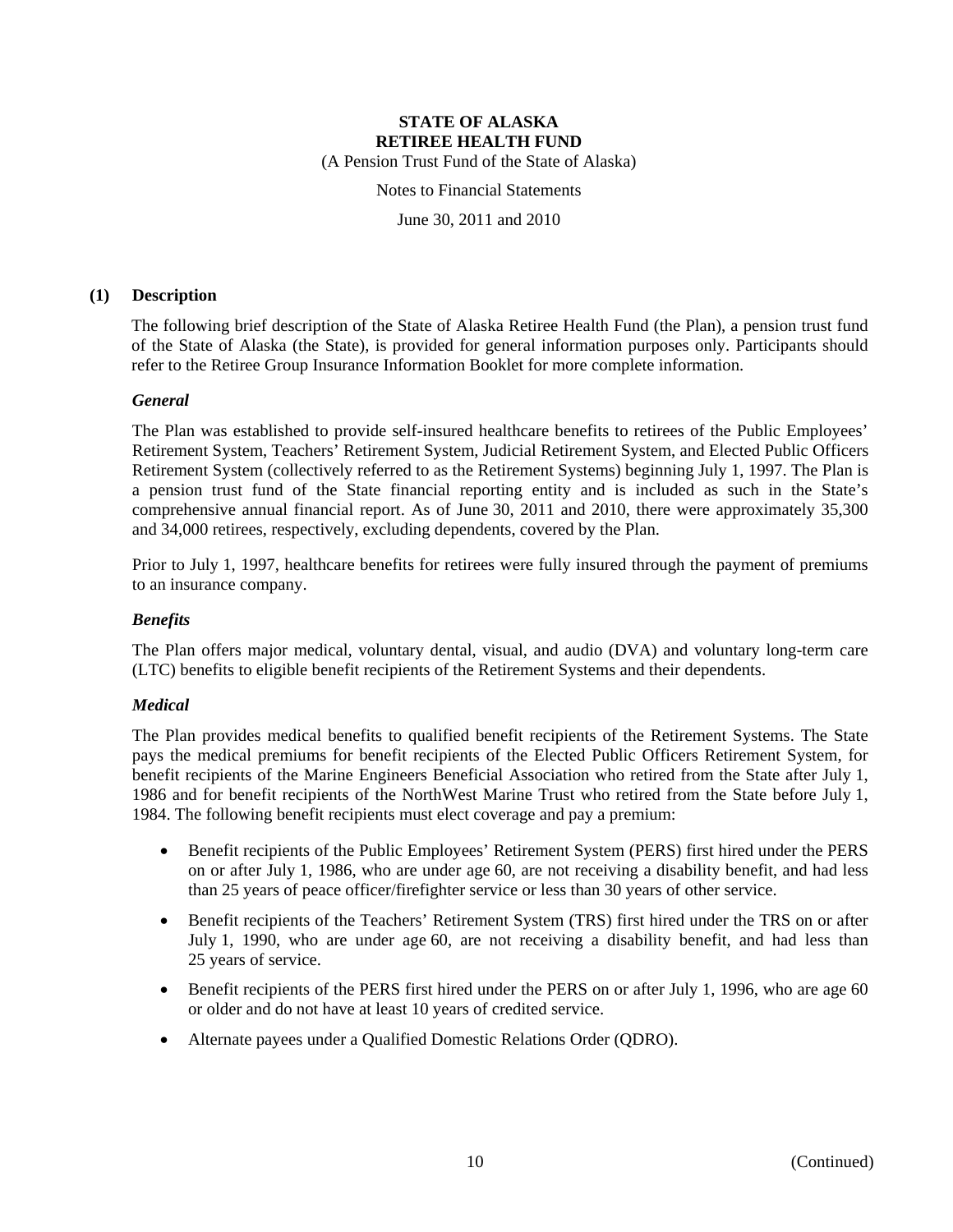(A Pension Trust Fund of the State of Alaska)

Notes to Financial Statements

June 30, 2011 and 2010

#### **(1) Description (cont.)**

Beginning July 1, 2007, the Alaska Retiree Healthcare Trust (ARHCT), a healthcare trust fund of the State, was established. The ARHCT is self-funded and provides major medical coverage to retirees of the Plan. The Plan retains the risk of loss of allowable claims for eligible members. The ARHCT began paying member healthcare claims on March 1, 2008. Prior to that, healthcare claims were paid for by the Plan.

#### *Voluntary DVA and LTC*

Individuals receiving benefits from one of the Retirement Systems, excluding alternate payees under a QDRO, may elect coverage for themselves and their eligible dependents. If coverage is elected, the premiums are paid by deductions from retirement checks.

#### **(2) Summary of Significant Accounting Policies**

#### *Basis of Accounting*

The Plan's financial statements are prepared using the economic resources measurement focus and the accrual basis of accounting. Premiums are recognized in the period in which they are due. Benefits are recognized when due and payable.

#### *Use of Estimates*

The preparation of financial statements in conformity with U.S. generally accepted accounting principles requires management to make estimates and assumptions that affect the reported amounts of assets and liabilities and disclosure of contingent assets and liabilities at the date of the financial statements and the reported amounts of additions and deductions during the reporting period. Actual results could differ from those estimates.

#### *Investments*

The Department of Revenue, Division of Treasury (Treasury) has created a pooled environment by which it manages investments the Commissioner has fiduciary responsibility for. Actual investing is performed by investment officers in Treasury or by contracted external investment managers. The DVA invests in the State's internally managed General Fund and Other Non-segregated Investments (GeFONSI), Short-Term, and Broad Market Fixed Income Pools. GeFONSI consists of investments in the State's internally managed Short-Term and Intermediate-Term Fixed Income Pools. The complete financial activity of the funds is shown in the Comprehensive Annual Financial Report available from the Division of Finance in the Department of Administration.

#### *Valuation and Income Allocation*

Assets are reported at fair value. Investment purchases and sales are recorded on a trade-date basis. Securities are valued each business day using prices obtained from a pricing service.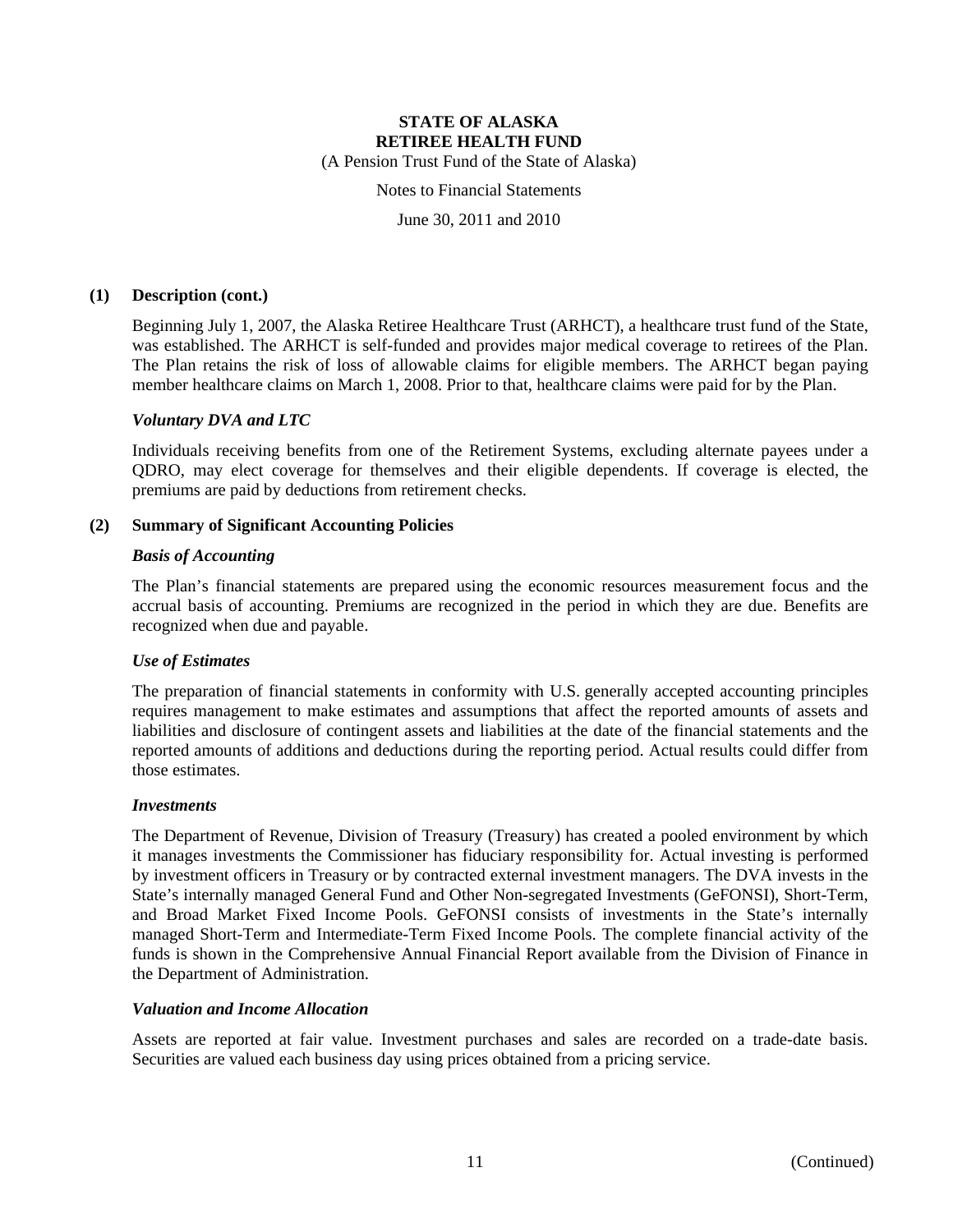(A Pension Trust Fund of the State of Alaska)

Notes to Financial Statements

June 30, 2011 and 2010

#### **(2) Summary of Significant Accounting Policies (cont.)**

The accrual basis of accounting is used for investment income and GeFONSI investment income is distributed to pool participants monthly if prescribed by statute or if appropriated by state legislature. Income in the Short-Term, Intermediate-Term, and Broad Market Fixed Income Pools as well as the International Equity Pool is allocated to pool participants daily on a pro rata basis. Domestic Equity income is credited and allocated in accordance with the participants pro rata share of the fund when received.

#### *Federal Income Tax Status*

The Plan is a qualified plan under Section 401(a) of the Internal Revenue Code and exempt from federal income taxes under Section 501(a).

#### *Administration*

The Plan is administered by the State's Division of Retirement and Benefits (DRB). DRB utilizes the services of a claims administrator, Wells Fargo Insurance Services, to process all medical, dental, and prescription drug claims.

### *Funding*

The Plan is self-insured for all benefits. The Plan's funding policy provides for the collection of premiums from the retirement systems administered by the Division of Retirement and Benefits as well as from benefit recipients, as applicable. Premium amounts are actuarially determined on an annual basis and adjusted as necessary. The retirement systems retain the risk of loss of allowable claims.

#### *Due to State of Alaska General Fund*

Due to the State of Alaska General Fund represents reimbursements to be made by the Plan to other funds for net payments made by other funds on behalf of the Plan.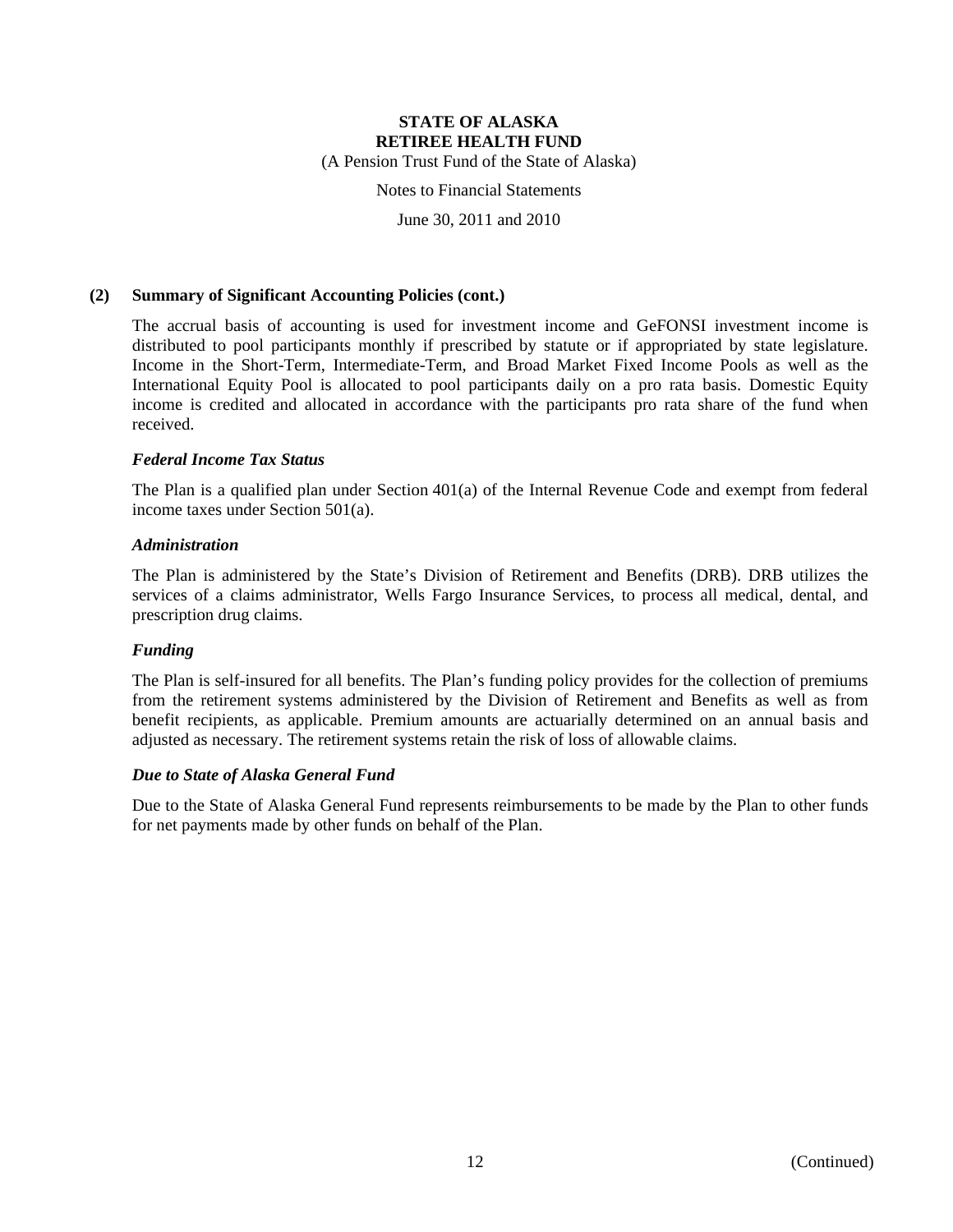(A Pension Trust Fund of the State of Alaska)

Notes to Financial Statements

June 30, 2011 and 2010

### **(3) Deposit and Investment Risk**

At June 30, 2011, the Plan had the following investments:

|                                       | Fair value        |                           |                |              |               |  |  |  |
|---------------------------------------|-------------------|---------------------------|----------------|--------------|---------------|--|--|--|
|                                       |                   | <b>Fixed income pools</b> |                |              |               |  |  |  |
|                                       |                   | Intermediate-             | <b>Broad</b>   |              |               |  |  |  |
| <b>Investment type</b>                | <b>Short-term</b> | term                      | market         | Other        | <b>Total</b>  |  |  |  |
| \$<br>Commercial paper                | 5,337,870         | 226,210                   |                |              | 5,564,080     |  |  |  |
| Corporate bonds                       | 23,611,587        | 11,556,564                | 17,538,902     |              | 52,707,053    |  |  |  |
| Mortgage-backed                       | 1,096,204         | 2,285,657                 | 31,207,839     |              | 34,589,700    |  |  |  |
| Other asset-backed                    | 23,689,655        | 1,074,065                 | 2,276,777      |              | 27,040,497    |  |  |  |
| Overnight sweep account (LMCS)        | 636,927           |                           |                |              | 636,927       |  |  |  |
| U.S. government agency                | 1,317,347         | 3,016,980                 | 3,150,085      |              | 7,484,412     |  |  |  |
| U.S. government agency discount       |                   |                           |                |              |               |  |  |  |
| note                                  | 1,952,084         |                           | 778,740        |              | 2,730,824     |  |  |  |
| U.S. Treasury bills                   | 11,160,380        |                           |                |              | 11,160,380    |  |  |  |
| U.S. Treasury bonds                   |                   |                           | 1,968,525      |              | 1,968,525     |  |  |  |
| U.S. Treasury notes                   |                   | 45,134,096                | 24,324,432     |              | 69,458,528    |  |  |  |
| U.S. Treasury strip                   |                   | 41,320                    |                |              | 41,320        |  |  |  |
| Yankees:                              |                   |                           |                |              |               |  |  |  |
| Corporate                             | 466,130           | 1,913,813                 | 4,162,467      |              | 6,542,410     |  |  |  |
| Government                            |                   | 511,360                   | 856,066        |              | 1,367,426     |  |  |  |
| Domestic equity                       |                   |                           |                | 41,687,248   | 41,687,248    |  |  |  |
| International equity                  |                   |                           |                | 22,444,914   | 22,444,914    |  |  |  |
| Total invested assets                 | 69,268,184        | 65,760,065                | 86,263,833     | 64,132,162   | 285, 424, 244 |  |  |  |
| Pool related net assets (liabilities) | 36,224            | 1,139,748                 | (12, 475, 982) |              | (11,300,010)  |  |  |  |
| Other pool ownership                  | (17, 327, 381)    | 5,114,515                 | 12,212,866     |              |               |  |  |  |
| Net invested assets<br>S              | 51,977,027        | 72,014,328                | 86,000,717     | 64, 132, 162 | 274, 124, 234 |  |  |  |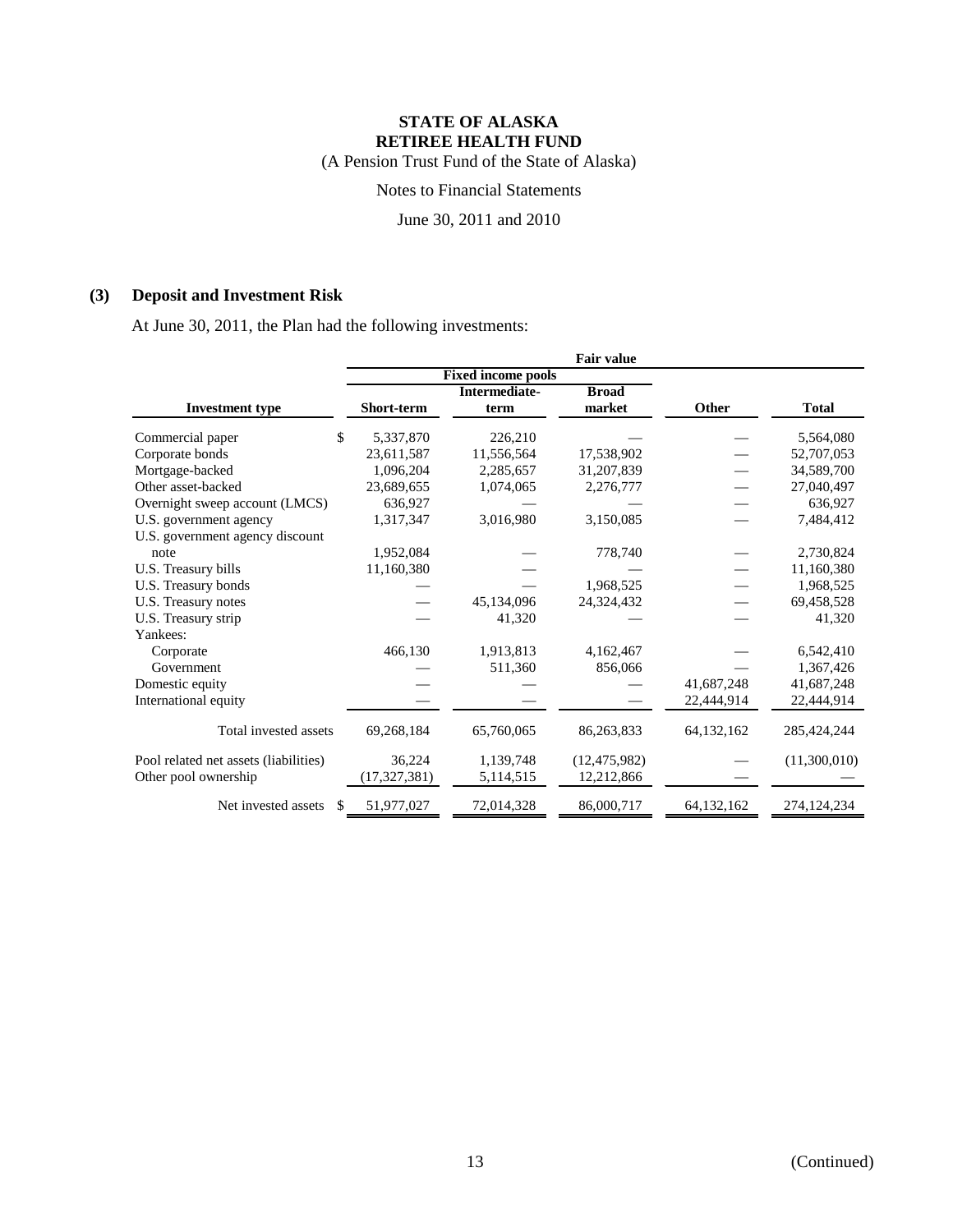(A Pension Trust Fund of the State of Alaska)

Notes to Financial Statements

June 30, 2011 and 2010

#### **(3) Deposit and Investment Risk (cont.)**

At June 30, 2010, the Plan had the following investments:

|                                       |                  | Intermediate- | <b>Broad</b> | U.S.            |             |               |
|---------------------------------------|------------------|---------------|--------------|-----------------|-------------|---------------|
| <b>Investment</b> type                | Short-term       | term          | market       | <b>Treasury</b> | Other       | <b>Total</b>  |
| Deposits                              | \$<br>(69, 323)  |               |              |                 | 31,408      | (37,915)      |
| Commercial paper                      | 1,839,396        |               |              |                 |             | 1,839,396     |
| Corporate bonds                       | 17,230,221       | 1,102,803     | 10,017,566   | 477,435         |             | 28,828,025    |
| Mortgage-backed                       | 290,234          | 459,084       | 18, 151, 584 |                 |             | 18,900,902    |
| Municipal bonds                       |                  |               | 16.831       |                 |             | 16,831        |
| Other asset-backed                    | 8,085,817        | 12,487        | 1,037,224    |                 |             | 9,135,528     |
| Short-term investment fund            |                  |               |              |                 | 1,027,755   | 1,027,755     |
| U.S. government agency discount       |                  |               |              |                 |             |               |
| note                                  |                  | 176.897       |              |                 |             | 176,897       |
| U.S. government agency                | 2,445,124        | 816,823       | 1,837,050    | 278,622         |             | 5,377,619     |
| U.S. Treasury bills                   | 4,476,279        |               |              |                 |             | 4,476,279     |
| U.S. Treasury bonds                   |                  |               | 2,621,604    | 495.466         |             | 3.117.070     |
| U.S. Treasury notes                   |                  | 2,406,264     | 10,959,002   | 3,767,238       |             | 17,132,504    |
| U.S. Treasury when issued             | 688,665          | 3,124,824     |              |                 |             | 3,813,489     |
| Yankees:                              |                  |               |              |                 |             |               |
| Corporate                             | 482,476          | 283.977       | 1,746,056    |                 |             | 2,512,509     |
| Government                            |                  | 69,509        | 517,056      | 28,116          |             | 614,681       |
| Domestic equity                       |                  |               |              |                 | 90,603,544  | 90,603,544    |
| International equity                  |                  |               |              |                 | 40,692,040  | 40,692,040    |
|                                       |                  |               |              |                 |             |               |
| Total invested assets                 | 35,468,889       | 8,452,668     | 46,903,973   | 5,046,877       | 132,354,747 | 228, 227, 154 |
| Pool related net assets (liabilities) | 16,318           | (194, 744)    | (4,153,714)  | (392, 190)      | 185,637     | (4,538,693)   |
| Other pool ownership                  | (7,635,876)      |               | 6,135,737    | 413,579         |             | (1,086,560)   |
| Unallocated cash                      |                  |               | (2)          |                 |             | (2)           |
|                                       |                  |               |              |                 |             |               |
| Net invested assets                   | 27,849,331<br>\$ | 8,257,924     | 48,885,994   | 5,068,266       | 132,540,384 | 222,601,899   |

### **Interest Rate Risk**

Interest rate risk is the risk that changes in interest rates will adversely affect the fair value of an investment.

#### **Short-Term Fixed Income Pool**

As a means of limiting its exposure to fair value losses arising from increasing interest rates, Treasury's investment policy limits individual fixed-rate securities to fourteen months to maturity or fourteen months expected average life upon purchase. Floating rate securities are limited to three years to maturity or three years expected average life upon purchase. Treasury utilizes the actual maturity date for commercial paper and twelve-month prepay speeds for other securities. At June 30, 2011, the expected average life of individual fixed-rate securities ranged from one day to one year and the expected average life of floating rate securities ranged from eight days to fourteen years.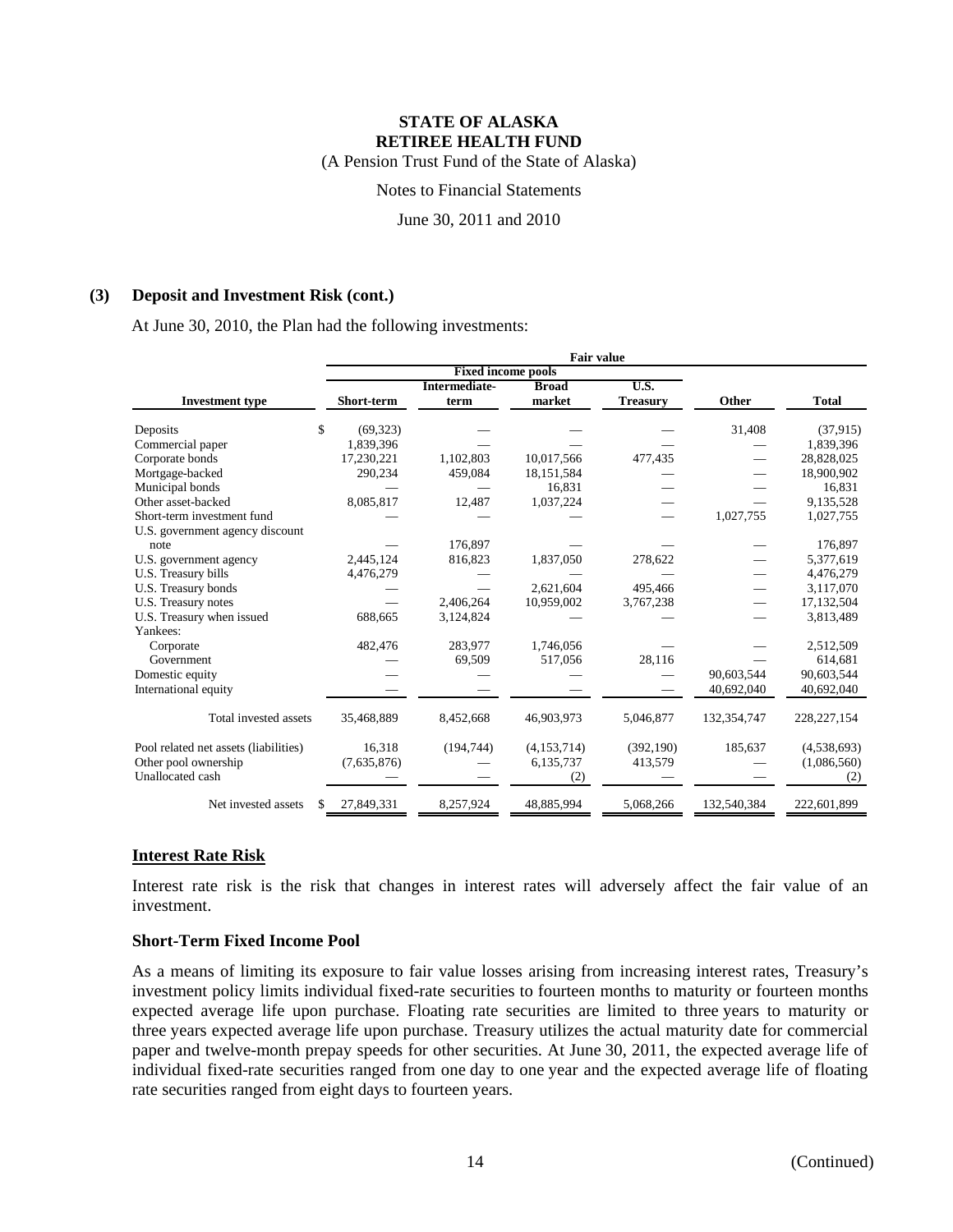(A Pension Trust Fund of the State of Alaska)

Notes to Financial Statements

June 30, 2011 and 2010

#### **(3) Deposit and Investment Risk (cont.)**

#### **Intermediate, Broad Market, and U.S. Treasury Fixed Income Pools**

Duration is a measure of interest rate risk. It measures a security's sensitivity to a 100-basis point change in interest rates. The duration of a pool is the average fair value weighted duration of each security in the pool taking into account all related cash flows.

Treasury uses industry-standard analytical software developed by The Yield Book Inc. to calculate effective duration. The software takes into account various possible future interest rates, historical and estimated prepayment rates, call options, and other variable cash flows for purposes of the effective duration calculation.

Through its investment policy, Treasury manages its exposure to fair value losses arising from increasing interest rates by limiting effective duration of the Intermediate-Term Fixed Income Pool and the Broad Market Fixed Income Pool to the following:

Intermediate-Term Fixed Income Pool  $-\pm 20\%$  of the Merrill Lynch 1-5 year Government Bond Index. The effective duration for the Merrill Lynch 1-5 year Government Bond Index at June 30, 2011 was 2.54 years.

Broad Market Fixed Income Pool  $- \pm 20\%$  of the Barclays Capital U.S. Aggregate Bond Index. The effective duration for the Barclays Capital U.S. Aggregate Bond Index at June 30, 2011 was 5.19 years.

At June 30, 2011, the effective duration by investment type was as follows:

|                                 |                                            | <b>Effective duration (in years)</b>        |
|---------------------------------|--------------------------------------------|---------------------------------------------|
|                                 | Intermediate-<br>term fixed<br>income pool | <b>Broad market</b><br>fixed<br>income pool |
| Commercial paper                | 0.05                                       |                                             |
| Corporate bonds                 | 2.01                                       | 5.93                                        |
| Mortgage-backed                 | 1.52                                       | 3.25                                        |
| Other asset-backed              | 1.08                                       | 0.97                                        |
| U.S. Treasury bonds             |                                            | 14.64                                       |
| U.S. Treasury notes             | 3.09                                       | 4.74                                        |
| U.S. Treasury strip             | 6.37                                       |                                             |
| U.S. government agency          | 2.65                                       | 5.74                                        |
| U.S. government agency discount |                                            | 0.01                                        |
| Yankees:                        |                                            |                                             |
| Corporate                       | 2.28                                       |                                             |
| Government                      | 1.92                                       | 6.38                                        |
| Portfolio effective duration    | 2.53                                       | 4.46                                        |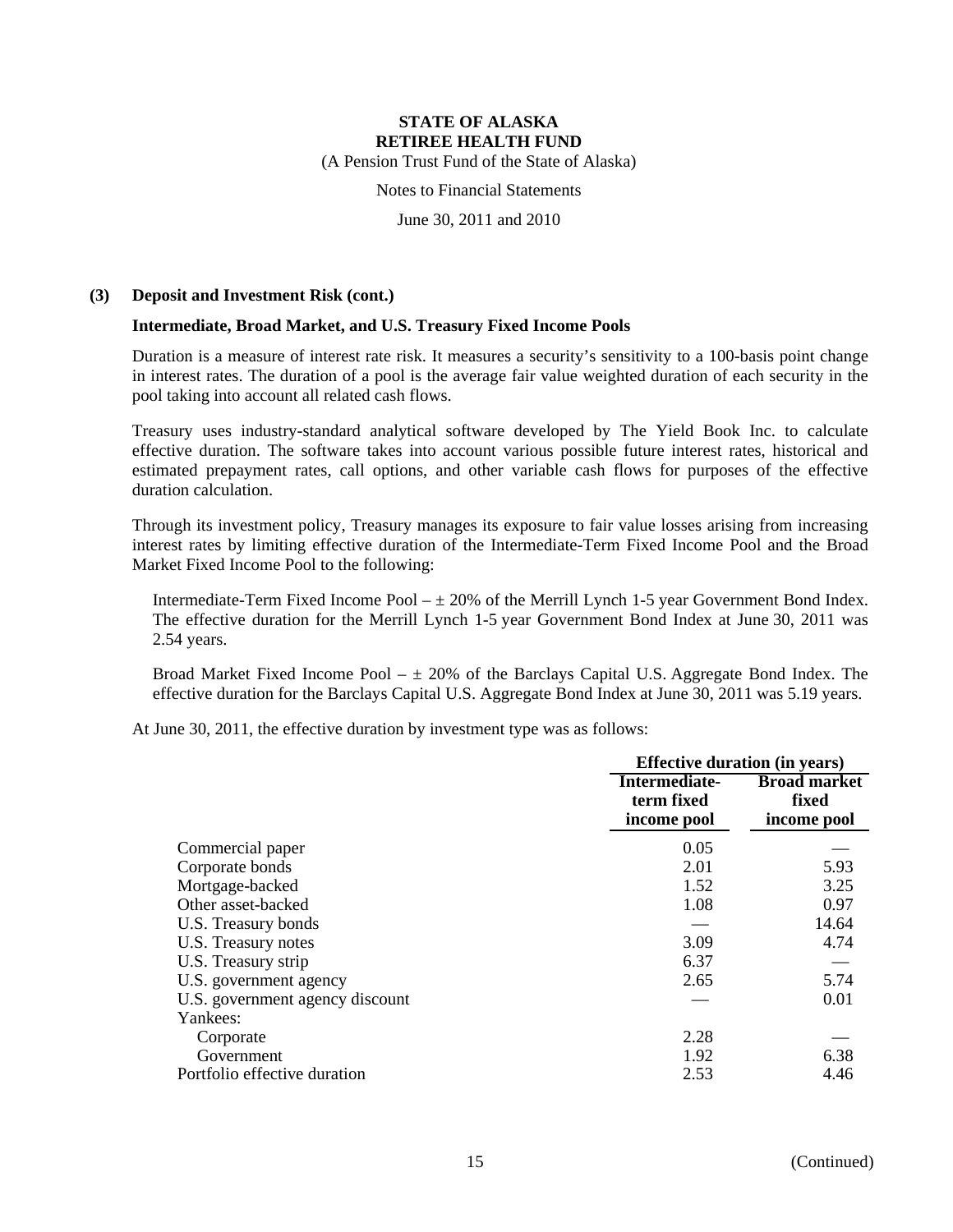(A Pension Trust Fund of the State of Alaska)

Notes to Financial Statements

June 30, 2011 and 2010

#### **(3) Deposit and Investment Risk (cont.)**

#### *Credit Risk*

Credit risk is the risk that an issuer or other counter party to an investment will not fulfill its obligations.

Treasury's investment policy has the following limitations with regard to credit risk:

Short-Term Fixed Income Pool investments are limited to instruments with a long-term credit rating of at least A3 or equivalent and instruments with a short-term credit rating of at least P-1 or equivalent. Asset-backed and nonagency mortgage securities must be rated A3 or equivalent. The A3 rating is defined as the median rating of the following three rating agencies: Standard & Poor's Corporation, Moody's, and Fitch. Asset-backed and nonagency mortgage securities may be purchased if only rated by one of these agencies if they are rated AAA.

Intermediate-Term and Broad Market Fixed Income Pool investments are limited to securities with a long-term credit rating of at least Baa3 or equivalent and securities with a short-term credit rating of at least P-1 or equivalent. Asset-backed and nonagency mortgage securities must be rated investment grade. The investment grade rating is defined as the median rating of the following three rating agencies: Standard & Poor's Corporation, Moody's, and Fitch. Asset-backed and nonagency mortgage securities may be purchased if only rated by one of these agencies if they are rated AAA.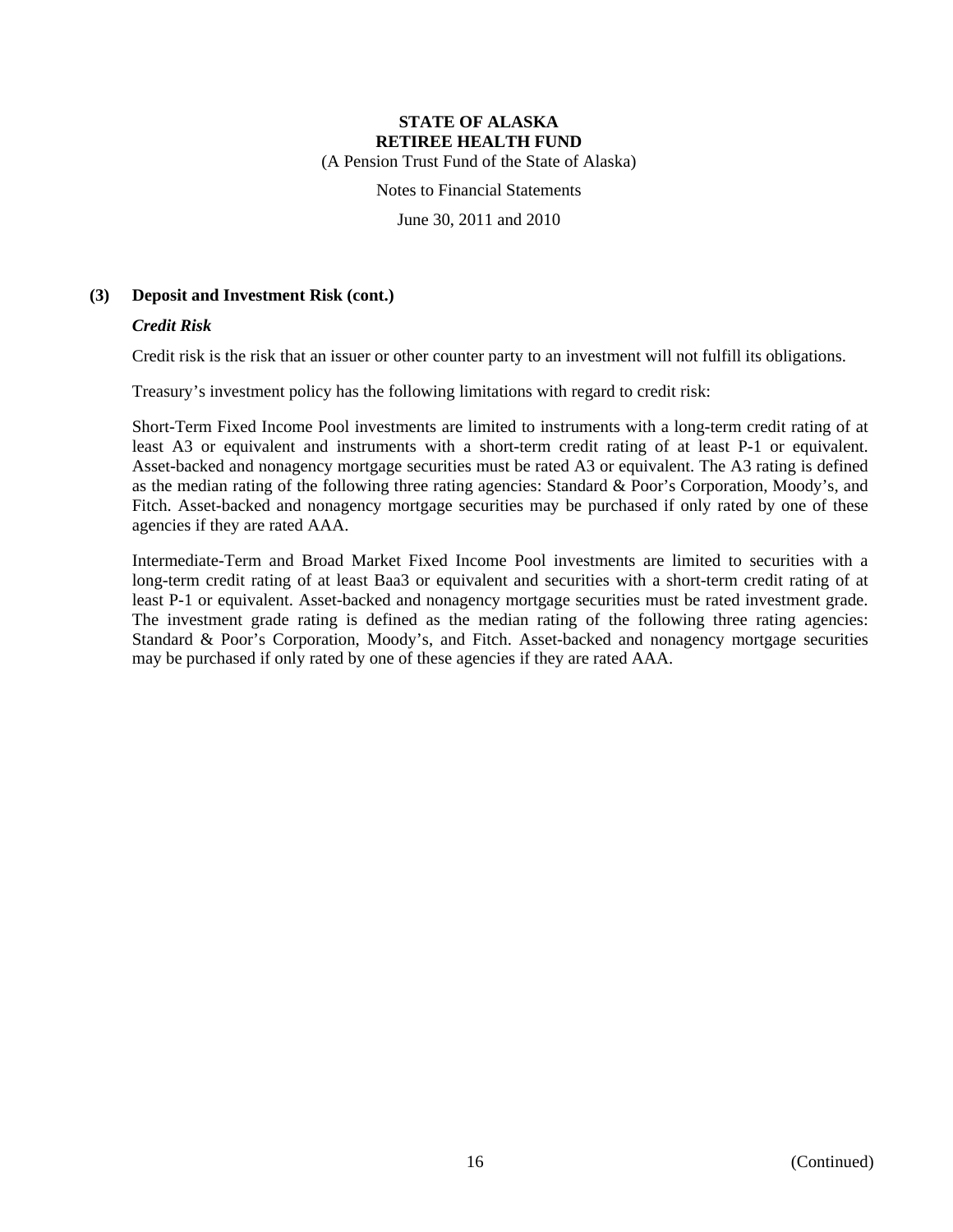(A Pension Trust Fund of the State of Alaska)

Notes to Financial Statements

June 30, 2011 and 2010

#### **(3) Deposit and Investment Risk (cont.)**

At June 30, 2011, the State's internally managed pools consisted of investments with credit quality ratings issued by nationally recognized statistical rating organizations as follows (using Standard and Poor's Corporation rating scale):

| <b>Investment type</b> | <b>Rating</b> | Short-term<br>fixed income<br>pool | Intermediate-<br>term fixed<br>income pool | <b>Broad market</b><br>fixed income<br>pool |
|------------------------|---------------|------------------------------------|--------------------------------------------|---------------------------------------------|
| Commercial paper       | $A-1$         | 6.95%                              | $-$ %                                      | $-$ %                                       |
| Commercial paper       | Not Rated     | 0.75                               | 0.31                                       |                                             |
| Corporate bonds        | <b>AAA</b>    | 23.65                              | 10.25                                      | 1.88                                        |
| Corporate bonds        | AA            | 1.45                               | 1.07                                       | 2.71                                        |
| Corporate bonds        | $\mathbf{A}$  | 3.20                               | 3.20                                       | 9.37                                        |
| Corporate bonds        | <b>BBB</b>    |                                    | 1.39                                       | 6.38                                        |
| Corporate bonds        | Not Rated     | 5.78                               |                                            | 0.04                                        |
| Mortgage-backed        | <b>AAA</b>    | 1.58                               | 2.79                                       | 18.90                                       |
| Mortgage-backed        | AA            |                                    | 0.06                                       | 0.75                                        |
| Mortgage-backed        | $\mathbf{A}$  |                                    | 0.02                                       | 0.57                                        |
| Mortgage-backed        | <b>BBB</b>    |                                    |                                            | 0.02                                        |
| Mortgage-backed        | Not Rated     |                                    | 0.28                                       | 16.01                                       |
| Other asset-backed     | <b>AAA</b>    | 30.49                              | 1.32                                       | 2.36                                        |
| Other asset-backed     | $\mathbf{A}$  | 0.07                               |                                            |                                             |
| Other asset-backed     | <b>CCC</b>    |                                    | 0.02                                       |                                             |
| Other asset-backed     | Not Rated     | 3.62                               |                                            | 0.29                                        |
| U.S. government agency | <b>AAA</b>    | 1.90                               | 3.47                                       | 3.66                                        |
| U.S. government agency |               |                                    |                                            |                                             |
| Discount notes         | Not Rated     | 2.82                               | 0.69                                       | 0.91                                        |
| U.S. Treasury bills    | <b>AAA</b>    | 16.10                              |                                            | 2.29                                        |
| U.S. Treasury notes    | <b>AAA</b>    |                                    | 62.13                                      | 28.31                                       |
| U.S. Treasury strip    | <b>AAA</b>    |                                    | 0.06                                       |                                             |
| Yankees:               |               |                                    |                                            |                                             |
| Government             | AA            |                                    | 0.65                                       | 0.50                                        |
| Government             | $\mathbf{A}$  |                                    | 0.01                                       | 0.15                                        |
| Government             | <b>BBB</b>    |                                    |                                            | 0.34                                        |
| Government             | Not Rated     |                                    | 0.05                                       |                                             |
| Corporate              | <b>AAA</b>    |                                    | 0.98                                       | 1.09                                        |
| Corporate              | AA            | 0.49                               | 1.02                                       | 0.71                                        |
| Corporate              | $\mathbf{A}$  | 0.11                               | 0.40                                       | 1.73                                        |
| Corporate              | <b>BBB</b>    |                                    | 0.23                                       | 1.09                                        |
| Corporate              | Not Rated     | 0.07                               |                                            | 0.21                                        |
| No credit exposure     |               | 0.97                               | 9.60                                       | (0.27)                                      |
|                        |               | 100.00%                            | 100.00%                                    | 100.00%                                     |

17 (Continued)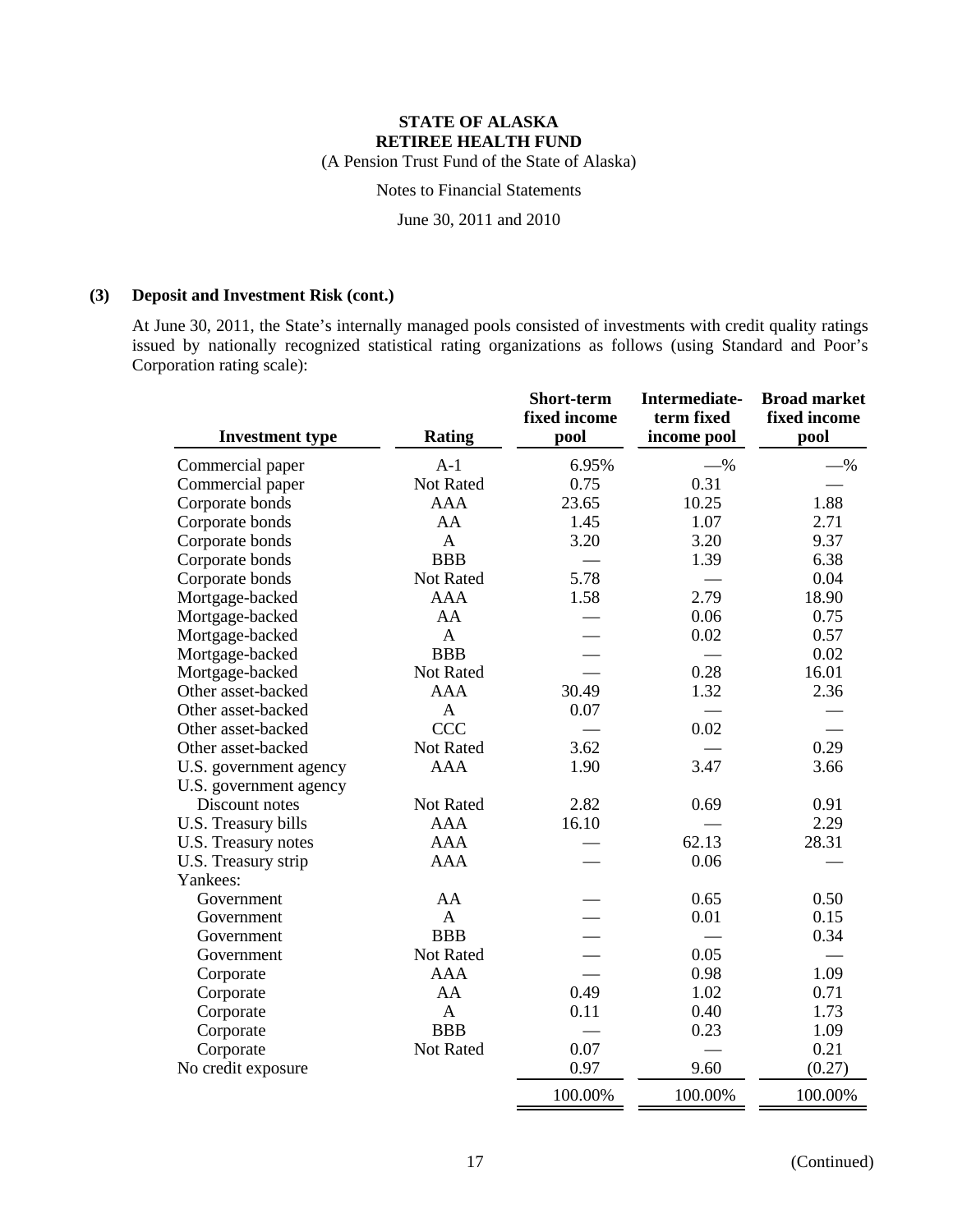(A Pension Trust Fund of the State of Alaska)

Notes to Financial Statements

June 30, 2011 and 2010

#### **(3) Deposit and Investment Risk (cont.)**

#### *Foreign Currency Risk*

The Commissioner of Revenue formally adopts asset allocation policies for the Plan at the beginning of each fiscal year, which places policy limitations on the amount of international securities the Plan is allowed to hold. The following policy was in place during fiscal year 2011 and invested assets included the following holdings at June 30, 2011, for the Plan's investment in the International Equity Pool:

|                                               | <b>Policy</b> | Actual |
|-----------------------------------------------|---------------|--------|
| Retiree Health Insurance Fund, Long Term Care | $9\% \pm 5\%$ | 9.10%  |

At June 30, 2011, the Plan had exposure to foreign currency risk as follows (in thousands):

| <b>Currency</b>                     | <b>Fair value</b> |
|-------------------------------------|-------------------|
| Deposits:                           |                   |
| Danish Krone                        | \$<br>854         |
| Euro Currency                       | 2,956             |
| Japanese Yen                        | 23,298            |
|                                     | 27,108            |
| Investments - International equity: |                   |
| Australian Dollar                   | 552,290           |
| Canadian Dollar                     | 277,727           |
| Euro Currency                       | 4,023,906         |
| <b>Hong Kong Dollar</b>             | 172,958           |
| Japanese Yen                        | 2,929,591         |
| New Zealand Dollar                  | 194,842           |
| Norwegian Krone                     | 120,288           |
| Pound Sterling                      | 4,135,344         |
| Swedish Krona                       | 320,294           |
| Swiss Franc                         | 857,827           |
|                                     | 13,585,067        |
| Total                               | \$<br>13,612,175  |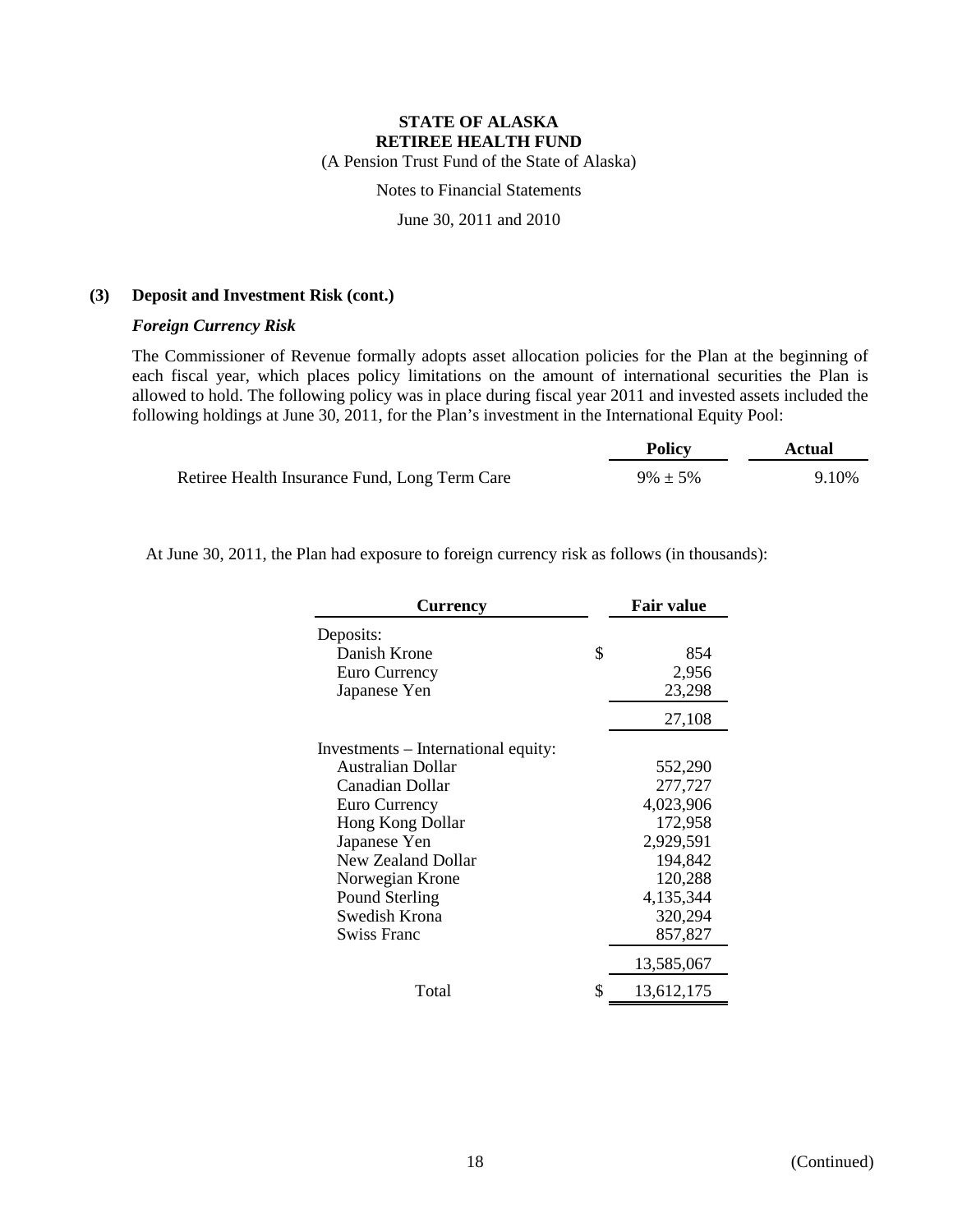(A Pension Trust Fund of the State of Alaska)

Notes to Financial Statements

June 30, 2011 and 2010

#### **(3) Deposit and Investment Risk (cont.)**

#### *Concentration of Credit Risk*

Treasury's policy with regard to concentration of credit risk is to prohibit the purchase of more than 5% of a pool's holdings in corporate bonds of any one company or affiliated group. Federal National Mortgage Association securities are not corporate bonds.

At June 30, 2011, the fund had more than 5% of their investments in Federal National Mortgage Association as follows:

|                                              | <b>Fair value</b> |            | Percentage of<br>total pool<br>investments |
|----------------------------------------------|-------------------|------------|--------------------------------------------|
| <b>Federal National Mortgage Association</b> |                   | 24,330,215 | 8.88%                                      |

#### **(4) Foreign Exchange, Foreign Exchange Contracts, Off-Balance-Sheet Risk, and Derivative Exposure**

The Commissioner is exposed to credit risk on investment derivative instruments that are in asset positions. The Commissioner has no policy of requiring collateral or other security to support derivative instruments subject to credit risk. Additionally, the Commissioner has no policy regarding entering into netting arrangements when it enters into derivative instrument transactions with a counterparty, nor does the Commissioner have a policy for contingencies. The International Equity Pool investment includes the following income from derivative investments at June 30, 2011:

|                       | Changes in fair value                              |  |                  | Fair value at June 30, 2011                     |  |        |                 |
|-----------------------|----------------------------------------------------|--|------------------|-------------------------------------------------|--|--------|-----------------|
|                       | Classification                                     |  | Amount           | <b>Classification</b>                           |  | Amount | <b>Notional</b> |
| FX Forwards<br>Rights | Investment Revenue \$<br><b>Investment Revenue</b> |  | (5.903)<br>3.550 | Long-Term Instruments \$<br><b>Common Stock</b> |  |        |                 |

Additionally, the International Equity Pool had the following income from foreign currency transactions:

Net realized gain on foreign currency  $\qquad$  \$ 392,683

The International Equity Pool includes foreign currency forward contracts to buy and sell specified amounts of foreign currencies at specified rates on specified future dates for the purpose of hedging existing security positions. The counterparties to the foreign currency forward contracts consist of a diversified group of financial institutions. Credit risk exposure exists to the extent of nonperformance by these counterparties; however, the risk of default is considered to be remote. The market risk is limited to the difference between contractual rates and forward rates at the balance sheet date. At June 30, 2011, the International Equity Pool had no outstanding contracts.